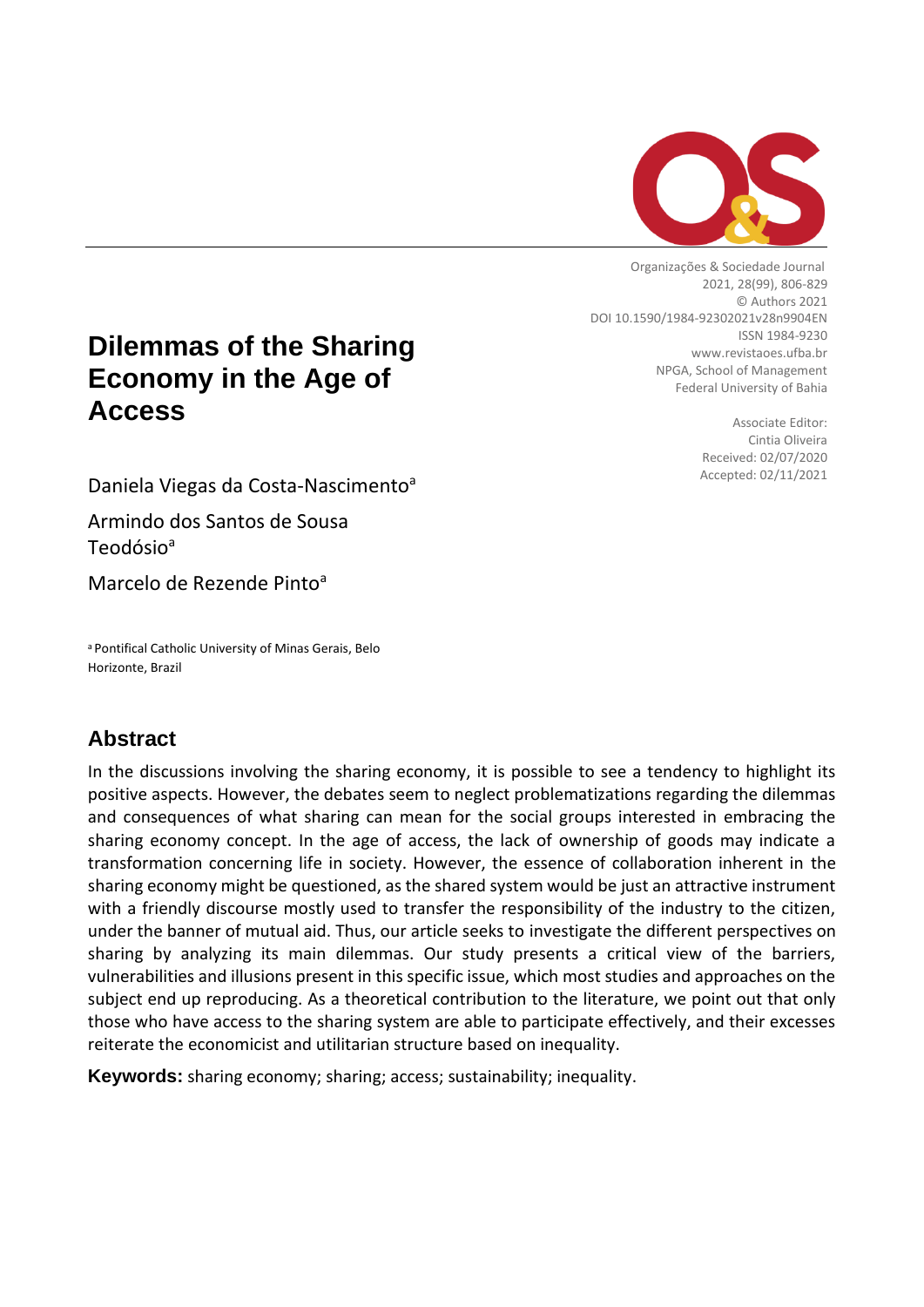#### **Introduction**

A quick look at the roll of initiatives that make up the sharing economy can lead to enthusiasm due to a characteristic discourse that uses politically correct terms, such as collaboration and sharing, to describe practices that recover old movements of exchange between people of a community. In these discussions it is often possible to observe a tendency to appreciate the positive aspects of the sharing economy phenomenon, e. g. to replace the concept of disruptive collaborative practices (Mesquita, Pozzebon, & Petrini, 2020), to supply or share resources – instead of purchasing new ones – between people, who act as consumers and / or suppliers (Petrini, Freitas, & Silveira, 2017), to choose the experience of temporarily using other people's goods and services (Rifkin, 2001).

It is also relevant to highlight the notion that trust, reputation, sustainability, strengthening of communities, and the empowerment of vulnerable groups – who have to cope with companies and state regulation – are the main currencies of the sharing economy; it can constitute a different way of looking at society as sharing would replace hegemonic self-interested economic and utilitarian thinking.

Despite the promotion of the theme as something promising and relevant to current social and environmental issues, there seems to be a lack of greater discussion regarding the dilemmas and developments – social, political, economic, cultural and environmental – of what sharing can mean for social groups interested in embracing this concept.

One of the points that needs to be taken into account in this discussion is related to the diverse and controversial ways of manifesting sharing practices in different contexts. Although in most cultures it is possible to see situations that involve sharing, these practices are manifested in unequal ways and carry different meanings (Gupta, Esmaeilzadeha, Uzb, & Tennantc, 2019). Global life has been affected by this movement (Parente, Geleilate, & Rong, 2018), but its impact seems to be stronger in the context of cities (Cohen & Muñoz, 2015). In the specific case of Brazil, there is a growing urban movement of activists, collective groups, social groups and individuals interested in social change and, claiming to be motivated by altruistic purposes, they try to make a transition from traditional ways of producing and purchasing goods and services to the sharing economy. These are experiments that are based on the search for a balance between work, mission, passion and personal interest. The initiatives include fair trade, sustainable consumption, networked and non-hierarchical systems, cause advocacy, knowledge exchange, new models of education or urban occupation, social inclusion and participation, urban agriculture, enhancement of local markets, among others. As examples in Brazil, we can mention the urban gardens Horta das Corujas, in São Paulo (SP) and Fábrica de Hortas, in Belo Horizonte (MG), applications/websites for sharing between users, such as Tem Açúcar? (lending of objects between neighbors), Enjoei (clothes and accessories), HappyMoment (sharing experiences between users, such as visiting a restaurant or a tourist destination) and Moobie (car lending between users). Market research indicates that the number of people willing to adopt more collaborative consumption practices in Brazil has grown from 68% in 2018 to 81% in 2019 (SPC Brasil, 2019). Projections by the PricewaterhouseCoopers (PwC) consultancy reveal that the shared economy should generate US\$ 335 billion worldwide in 2025, and in Brazil, expert estimates indicate that the sharing economy has the potential to account for more than 30% of the gross domestic product (GDP) of the services sector in Brazil in the medium and long terms (Agência O Globo, 2017).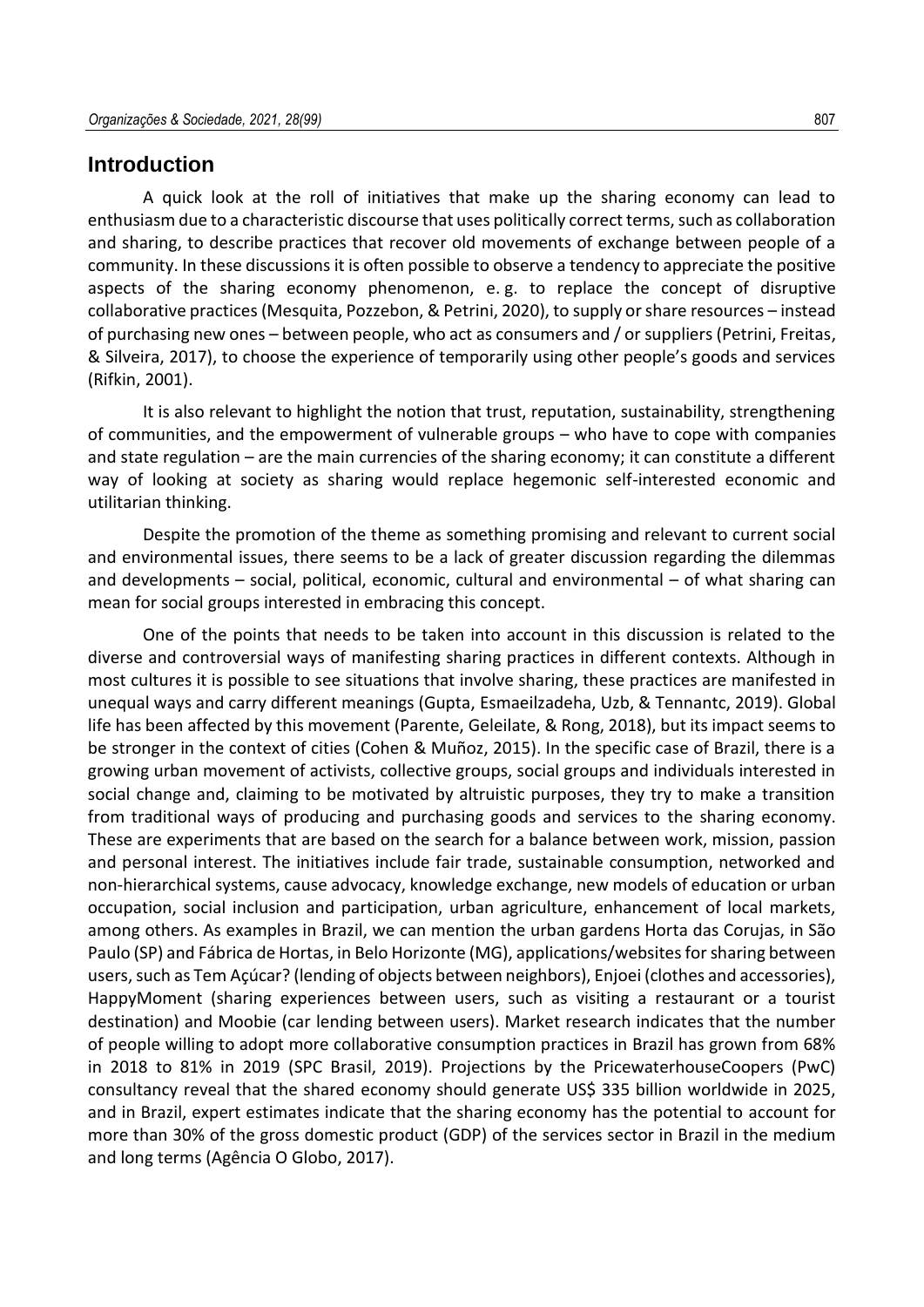However, the question that arises in relation to the theme refers to the dilemmas that emerge from this proposal. Many of these dilemmas lead to all sorts of questions. Is the sharing economy really "sharing" in all its senses? When involving the market, shouldn't it be called the access economy? (Bardhi & Eckhardt, 2015). Could the sharing economy be a path to financial solutions, a consistent and viable alternative within the capitalist system of accumulation? Would a new scenario be possible, in which everything would be smaller and local, unrelated to the large supply chains? Is there a business movement being created from the perspective of sharing? Did this facet of the economy happen due to, or as a consequence of, the crisis that hit the global economies over the last decade?

These questions motivated us to elaborate this paper, whose purpose is to discuss the different meanings of sharing based on the analysis of delimitation, economic, sustainability, social, access, and excess dilemmas. Herein we will try to analyze in a critical way the barriers, vulnerabilities and illusions that the theme presents, which are reproduced by many studies and approaches on sharing. In other words, we seek to explore the intense debate that permeates the sharing economy from different fields of knowledge, especially from the administrative and economic perspectives. We also aim to discuss whether sharing would enable the development of a new economic and social – and possibly political – performance within the current system, or whether it would constitute a new form of expanded economic and social reproduction based on access, which would result in more exploitation and inequality – typical features of economism. Maybe the idea of sharing is nothing more than a reformulation of old concepts used to strengthen the basis of capitalism, now with the "friendly" discourse of "shall we share?".

To this end, we will present over the following sections the constitutive elements of the sharing economy from different approaches and authors, with emphasis on the notion of access. After this discussion, we will analyze the dilemmas that permeate the idea of sharing. In the final considerations, criticisms and debates about the sharing economy are systematized in order to advance the understanding of this phenomenon in contemporary societies.

#### **Sharing economy: connection through access**

The exercise of sharing within the capitalist model of production, centered on the accumulation and ownership of commodities, is, at first sight, a controversy. It would be the triumph of cooperation over self-interest (Benkler, 2011), putting in question the practices of consumption and ownership of objects (Vasques, 2015). The system, characterized by the age of access (Rifkin, 2001) is composed of subjects that opt for shared access rather than property ownership (Belk, 2014; Vasques, 2015).

Sharing and ownership are socially constructed practices, imbued with values, cultural principles, and human relations; however, social restraints and sanctions may be imposed on both sharing or ownership (John, 2013; Price & Belk, 2016). Bauman (2008) claims that sharing is a possibility to overcome the consumerism, which is reducing solidarity in contemporary society. For consumers, ownership would not be a necessity – despite its continuous existence – because they would be more interested in sharing when it minimizes costs and maximizes benefits (Lamberton & Rose, 2012; Rifkin, 2014).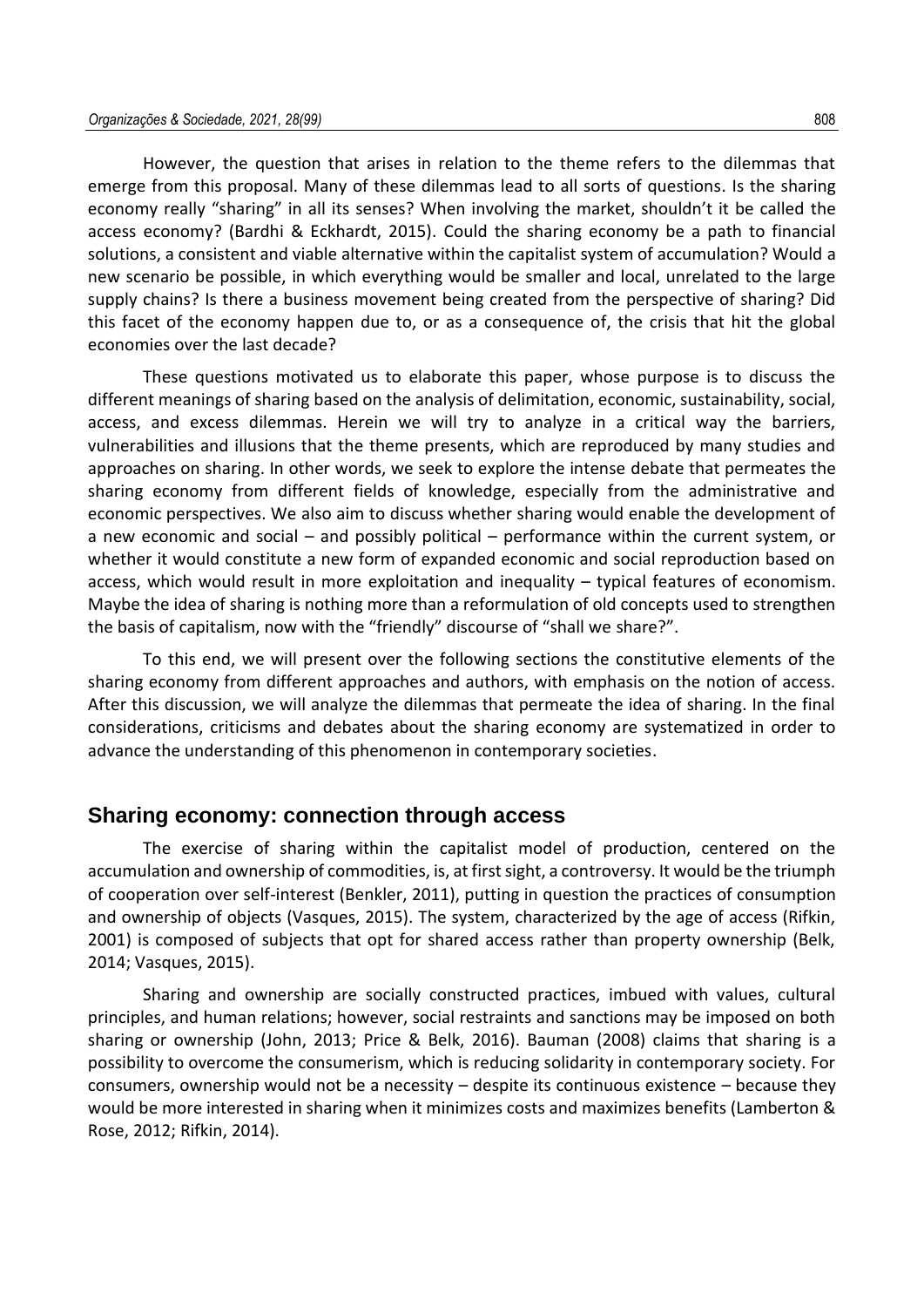According to Sennett (2012), cooperation would work as a "grease" in the engine that implements social and economic phenomena. Cooperation would be intrinsic to the human being, but, concerning the author, it would need to be developed and rooted. In this context, sharing would appear as one of the manifestations of cooperation and solidarity in the different dimensions of life, that is, both in the context of interpersonal relationships and in the structures of social reproduction.

Sharing would be the most elementary form of economic distribution in society (Price & Belk, 2016); it would also indicate the transformation of old ways to exchange goods and services into an effective economic model (Béchaux, 2014). In this sense, multiple types of consumption based on sharing have appeared. Olson (2002) argues that groups are created to promote self-expression and the safety of members. For Botsman and Rogers (2011), in this century, individuals define themselves in terms of reputation, insertion in the community, what they intend to access, the way they share goods, services, experiences and values, and of what they donate. There is therefore a change in values; either individuals find ways to optimize the use of the product purchased or they simply choose not to purchase any product. These individuals are aware that the materialism of hyperconsumism may lead to the impoverishment of the relationship between human beings and the planet, which emphasizes the need to recreate stronger communities. In this sense, the collaborative economy reinforces the idea of a movement of social transformation towards more sustainable forms of sociability and social reproduction, being an inherent condition in the mentality of collaboration and collective action.

A new economy should connect society, nature, economy and ethics, while producing goods for individuals, their communities and territories (Abramovay, 2012). In this sense, a wide range of types of consumption has been recognized and stimulated based on sharing. Access to goods and services is driven by sharing or pooling of integrated resources through technology and communitybased relationships (Bardhi & Eckhard, 2012a; Botsman & Rogers 2011; Gansky 2010). In these systems, property is no longer be the object of consumer desire (Chen, 2009; Marx, 2011), although it continues to exist. It is possible for the two systems to coexist, but sharing is less likely to replace the traditional marketing approaches related to self-interest, ownership, and accumulation (Rifkin, 2001).

The transition to more sustainable lifestyles and consumption, which includes sharing, would not be linked to ruptures with sociocultural aspects in vogue, both of which could be interdependent (Vasques, 2015). Shared use can favor consumption alternatives provided by social relationships and interactions with products and services that are environmentally and socially responsible and more sustainable than individual consumption (Bardhi & Eckhard, 2012a).

What seems to highlight the growth of the sharing model is its accelerated reinvention through network and real-time connections, which favor interaction between people, companies and interest groups (Belk, 2013; Sastre & Ikeda, 2012). It is also worth mentioning that the costs of information decreased, along with efforts to coordinate the practice of sharing.

Digital technologies attenuate the capacity of markets and deepen the analysis of the life cycle and the material and energy flow of social production (Abramovay, 2012, p. 161). This movement triggered an acceleration of online sharing activities, exceeding the limits of communities, which expand the volume and exchange of information and change the usual way to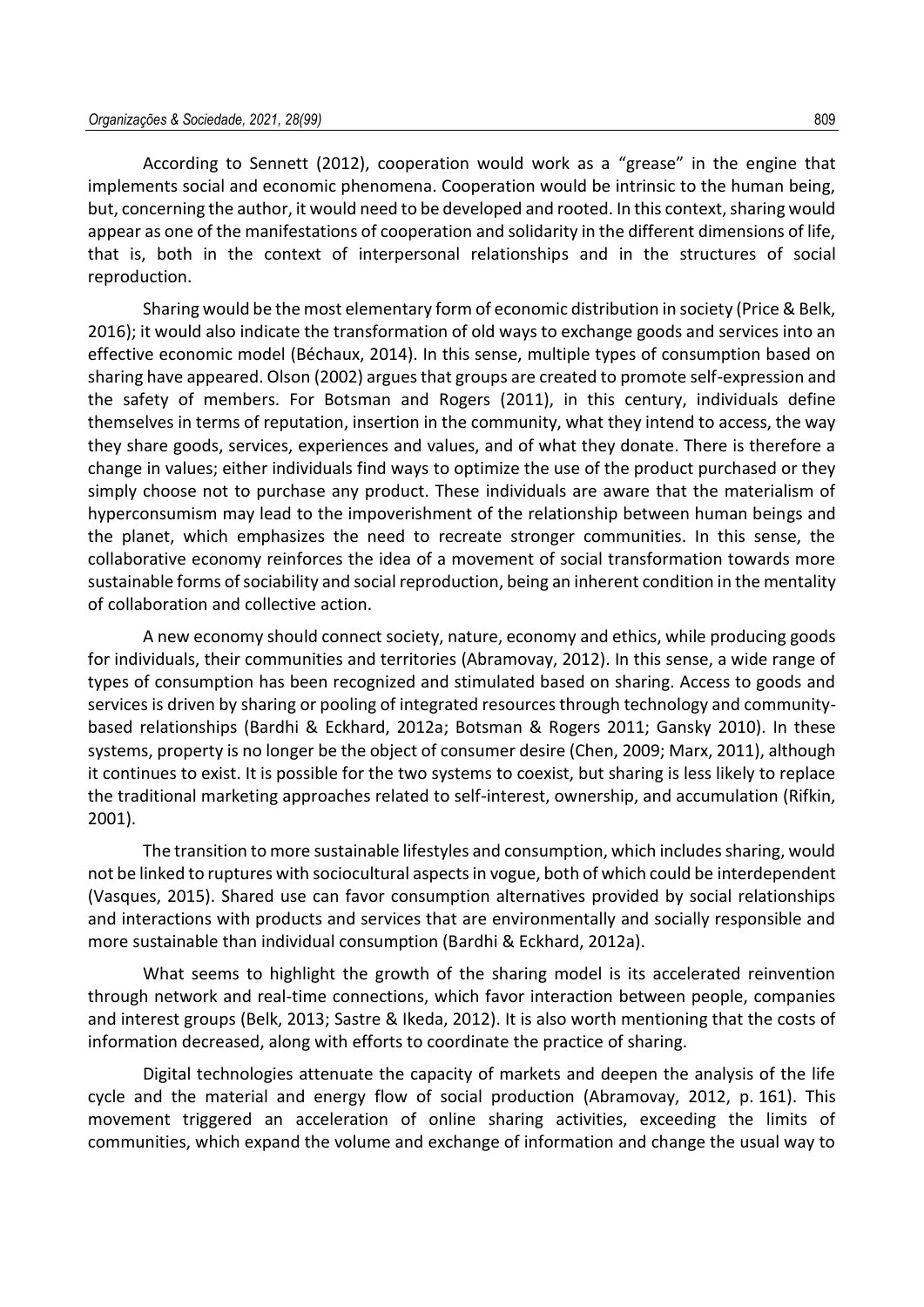deal with ownership (Gansky, 2010). According to Tonkinwise (2014), what boosted the development of this system was the reduction of sharing risks, as there is currently more access to information, companies and markets.

The impulse to expand productivity, in addition to the expansion of the Internet, drove the society towards an age of goods and services that flow freely, with zero marginal cost, implying the reduction of traditional marketing forms while including participation, without self-interest, profit and accumulation, and the rise of collaborative goods (Rifkin, 2014). The advantages of new technologies, such as online commerce and applications for cell phones, served as basis for the development of other forms of consumption based on sharing, which are more complex than routine market activities.

Thus, only in this new scenario (valuing experiences instead of the cost of ownership; pervasive Internet; reproduction of international economic models; economic crisis; economic potential perceived by companies; zero marginal cost)" the sharing economy showed strength and gained scale with the capacity to effectively change the direction of the global economy (Vasques, 2015, p. 93). The sharing economy seems to indicate a paradigm shift (Morlighem, 2014), which introduces a connected, interactive-minded, mobilized society that manifests itself through collaboration in a set of proposals for the development of an economic model that can meet the demands of society (Ramalho & Silva Jr., 2016).

The information network society tends to expand the non-market sphere of useful services to social life and, at the same time, promote a break between the freely cooperative activities and the ones organized in order to obtain private gains. This way, the boundaries between business and civil society become fluid (Abramovay, 2012, p. 80).

In this sense, a whole economy seems to be emerging based on sharing, especially based on the exchanges between people, and not between companies and customers (Owyang, Tran, & Silva, 2013). This paradigm redefines the relationship between sellers and buyers, expanding transaction and consumption models, which creates impacts on business models. It is possible that in the future many companies will benefit more from temporary access than from the sale of goods (Vedana & Brei, 2016). The sharing economy involves an alternative lifestyle to ownership. The sharing companies strive for generating a result that is not exclusively economic (Frémeaux & Michelson, 2017).

But what would be the limit of this concept? How far would it make sense? These issues that are highlighted in the discussion of the next section of the article.

#### **Dilemmas of sharing: the issue of delimitation**

The ones who defend the sharing economy intend to reconstitute (or replicate) the preindustrial society scenario, in which there were several small cities where goods were traded for services or competencies. In fact, the phenomenon of sharing is not new only in the contemporary sociability, as many superficial discussions on the subject try to confirm. Sharing also took place in ancient civilizations and it is possible, throughout history, to find different cultural and social contexts socially reproducing the practices of sharing. So, why is so much attention being given to this "recent" economic and social movement? Is it a trap made by the markets to involve companies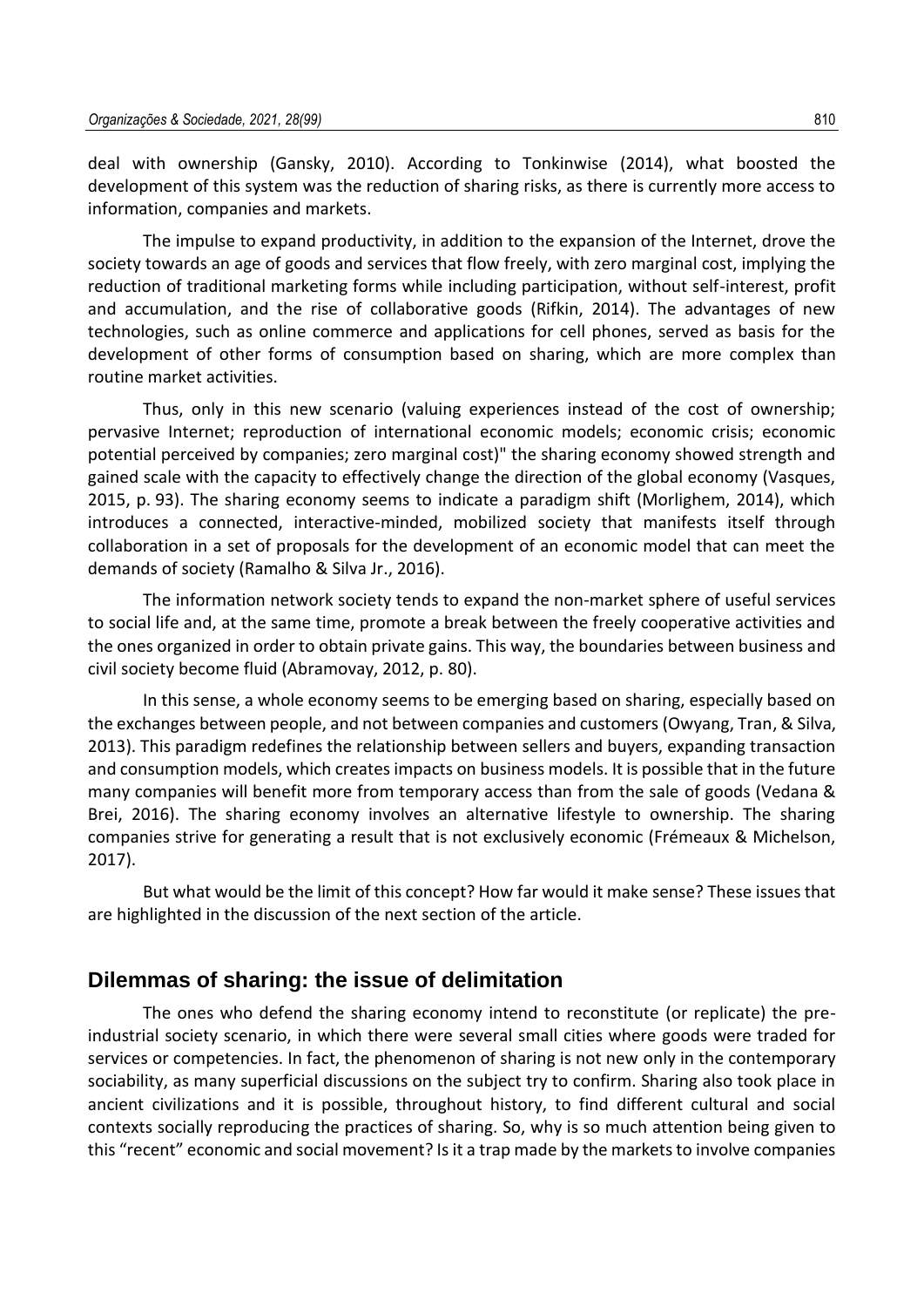and consumers in a new wave of collective utopia, regulated by transparency and economic cooperation, while reinforcing individualism and ownership?

The collaborative movement has presented, more recently in some parts of the world, such as Brazil, more solid basis, configuring itself as an area that has attracted investment, which indicates that collaboration is a relevant trend for businesses in the contemporary world (Botsman & Rogers, 2011; Gansky, 2010; Schulist, 2012; Vaquero & Calle, 2013). The main dilemmas are summarized in Figure 1, and discussed throughout the text.



**Figure 1.** Dilemmas of the sharing economy Source: Elaborated by the authors.

The analysis of the traps of collaborative consumption started with the conflicting complex definitions of the term as well as its delimitations (Bardhi & Eckhardt, 2015; Parente et al., 2018). Sharing economics is a widely used term, especially in digital environments, however, according to Chandler (2016), there is a great lack of awareness of consumers regarding the real meaning of sharing possibly due to the variety of services involved. By encompassing different activities, with different intensities and forms of sharing, sharing can generate confusion and questioning. Belk (2013) delimits collaborative consumption as the action of individuals who acquire and distribute a resource through a small amount of money or other sort of compensation (e. g. barter or exchange), as long as they do not include permanent transfer of ownership. Thus, non-monetary sharing is excluded, where there is no financial reward involved in the transaction.

Belk (2014) states that collaborative consumption occupies a place between sharing – composed of altruistic practices – and the exchange of goods – which, in turn, are mediated by money – containing elements of both (Vasques, 2015). Companies that operate according to this perspective adopt hybrid strategies, in which self-interest and altruism would be articulated among themselves (Haigh & Hoffman, 2012). Belk (2014) proposes the term pseudo-sharing to refer to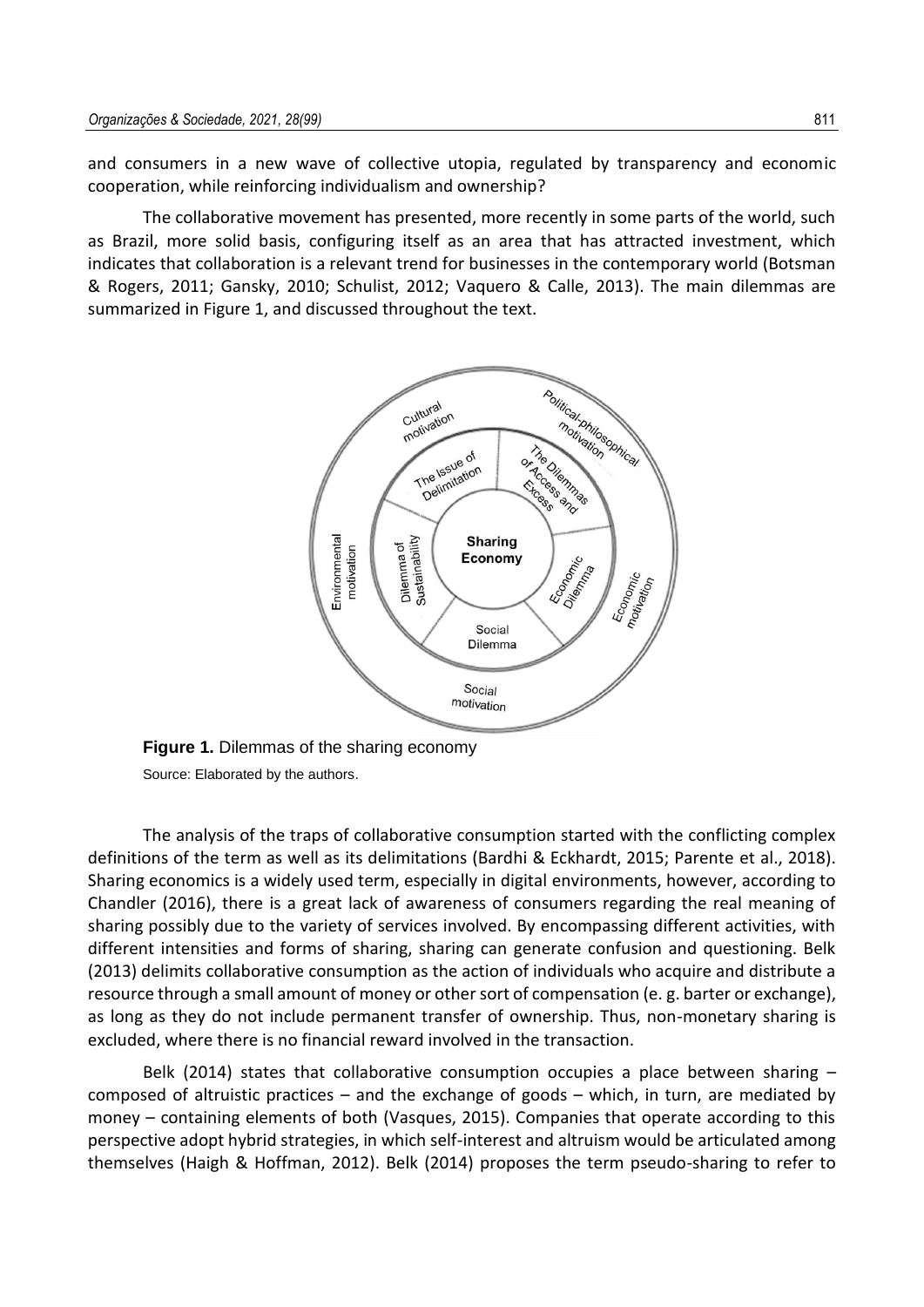practices in which there are motivations mediated by profit, expectations of reciprocity and little sense of community and collaboration, which would make it synonymous with collaborative consumption (Vasques, 2015). Belk (2007), therefore, postulates that sharing would only be possible in case of ownership and would involve practices related to intangible and tangible goods. In a community, ownership could happen under individual or collective modality. In this way, it would not include public goods, which are for unrestricted use (2015).

The term collaborative consumption was popularized by Botsman and Rogers (2011), who describes it as a form to accommodate needs and desires in a more sustainable and attractive way, with a low burden for the individual. This type of consumption is called P2P (peer to peer) and indicates a transaction without intermediaries, in which an interested person directly contacts the owner of a property virtually. Sharing, conforming to Tukker (2004), must be seen as a way of continuous use of the same product by different people. In other words, sharing is an active practice inherent in social relations (John, 2013).

The mesh is the definition by Gansky (2010) to refer to this mesh or network composed of shared businesses, mediated by virtual platforms, in which access replaces ownership. As it is a temporary business, such as rent or exchanges, the strategy is be to sell the same product several times, maximizing the profit.

Connected consumption was the expression developed by Schor and Fitzmaurice (2015) to emphasize its social and digital dimensions. It refers to the range of old sharing practices, now renewed, whose central characteristics are the ability to save or earn money, provide an approchement between consumers, reduce the carbon and ecological footprint and strengthen social ties. The term hybrid economy is used to designate the mix between a capitalist and a collaborative model (Haigh & Hoffman, 2012; Rifkin, 2014; Scaraboto, 2015). According to Abramovay (2014), the hybrid economy can change the way companies operate. The internet and the collaborative economy are responsible for the disappearance of the boundaries that divide the public and the private spheres in economic life. The author states that an increasing part of the offer of goods and services is made in an open and collaborative way, without the intermediation of private organizations; it is the mixture between social collaboration and private economy that forms the basis of the current hybrid economy (Abramovay, p. 109).

Commercial sharing systems are defined by Lamberton and Rose (2012) as practices that make use of financial resources. Consumers would have the chance to enjoy the benefits without purchasing the product. Some authors distinguish the terms sharing and collaboration (Vedana & Brei, 2016). In shared consumption, the goods are used by several people; shared consumption is, therefore, an act and a process of distributing goods (Belk, 2007; 2010) and/or indicates having something in common with someone. In collaborative consumption, individuals participate at least in some phase of the production, making the good (tangible or not) a collective product, which everyone can appreciate (Botsman and Rogers, 2011).

Vasques (2015, p. 110-111) proposes a broader definition by understanding that a shared use is a choice contrary to individual and exclusive use of objects and it is based on diverse motivations, permeated by needs, ideals and values, whether economic, environmental, social, among others. Chandler (2016) explains that there are also some alternative names used for this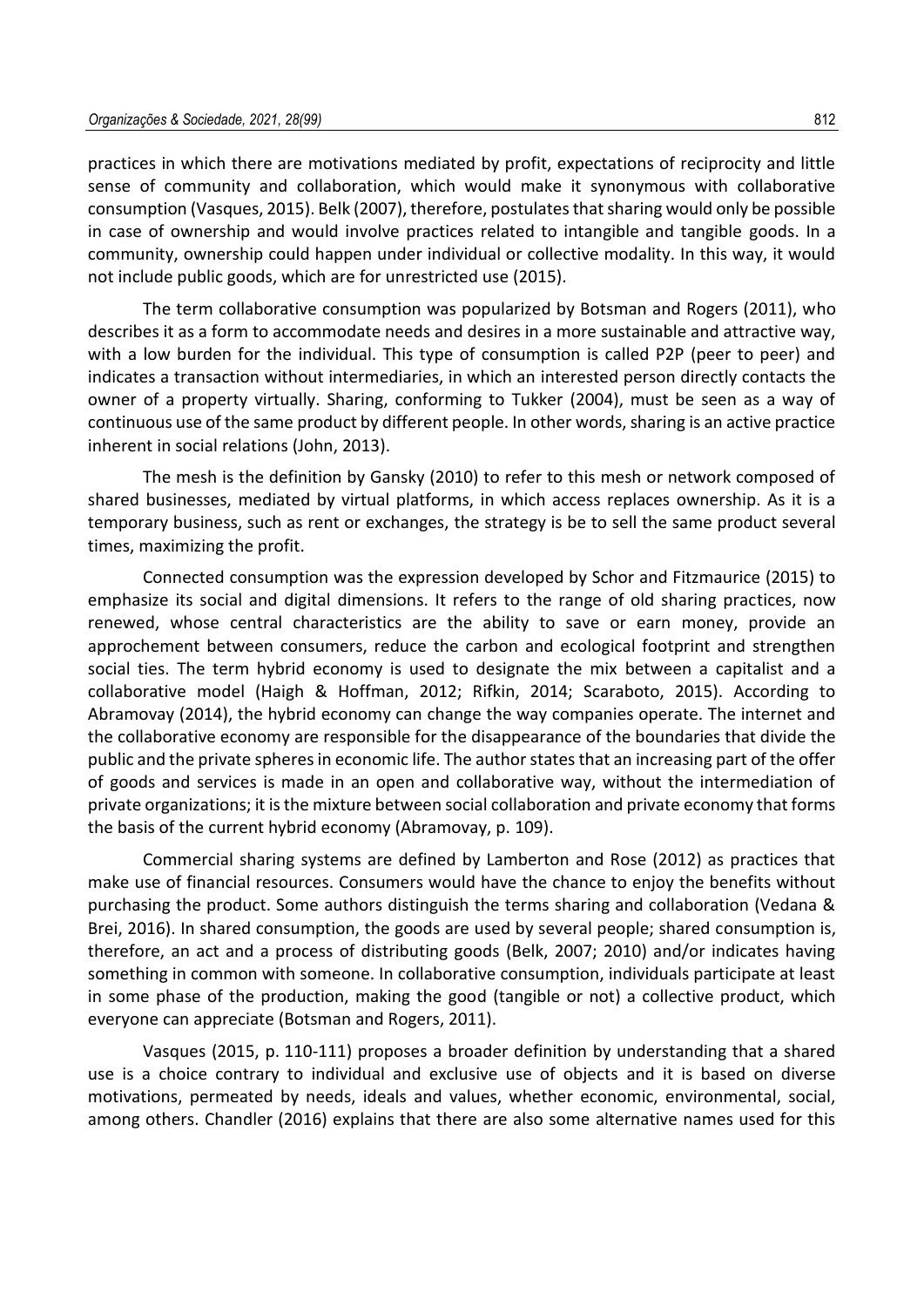phenomenon, such as gig economy (freelance economy), platform economy, access economy and collaborative consumption.

Therefore, sharing (Belk, 2007, 2014; Price & Belk, 2016), collaborative consumption (Belk, 2014; Botsman & Rogers, 2011; Felson & Spaeth, 1978), access-based consumption (Bardhi & Eckhardt, 2012b; Belk, 2014), commercial sharing systems (Lamberton & Rose, 2012), the mesh (Gansky, 2010), connected consumption (Schor & Fitzmaurice, 2015; Schor, Fitzmaurice, Carfagna, & Will-Attwood, 2014) and access/experience (Chen, 2009) are terms used to explain concepts and practices of sharing economy. Current studies aim at clarifying the specificities of these terms (Price & Belk, 2016). Consensus on a taxonomy remains out of reach, considering the breadth of the expression and practice of sharing (Vasques, 2015).

Despite the conceptual polyphony that is found around the social practice of sharing, it is possible to detect ambiguities, contradictions and controversies that are related to the different dilemmas perceived in the context of sharing. Among them, it is possible to glimpse the economic dilemma, which is the central issue of the next section.

#### *The economic dilemma*

Controversies arise regarding the way that market relations manifest over sharing transactions. Would these practices break the barriers of distribution and wealth, as opposed to the traditional economic system? In his main definition, Belk (2013) does not mention the market mediating access to goods. For Bardhi and Eckhardt (2012b), it would not be possible to speak of ownership, but of access, which could have market participation as a mediator of commercial relations. Price and Belk (2016) go so far as to say that "sharewashing" is taking place (p. 193), with market companies forcing their participation in the sharing economy, where the sale or exchange of services is promoted as sharing.

The discussion promoted by Rifkin (2014) indicates that the development of the sharing economy is responsible for shaking traditional forms of market exchanges in the capitalist system. Society would be moving towards a post-consumption economy, in which ownership would no longer spark interest among the community. The collapse of marginal costs would be leading to the emergence of a hybrid economy, composed partly by the capitalist market and partly by collaboration (collaborative commons) with far-reaching implications for the whole society (Abramovay, 2014; Haigh & Hoffman, 2012).

Bardhi and Eckhardt (2015) argue that the sharing economy is not really an economic sharing in all its spectrum. It would be an access economy, a form of social exchange that would take place between acquaintances, with no profit. Sharing is a common and cultural practice, which is present in several aspects of life in society, as occurs within the family. From the moment that the sharing is mediated by the market, with a company acting as an intermediator, the concept of sharing would fall apart. "Instead, consumers are paying to access someone else's goods or services for a set period of time. It is an economic exchange, and consumers seek utility, not social, value" (p. 2).

Studies by Bardhi and Eckhardt (2012b) show that consumption based on access would be radically different from exchange relations mediated by ownership. Consumers, when accessing goods, would not feel any psychological sense of ownership. They would feel free to choose the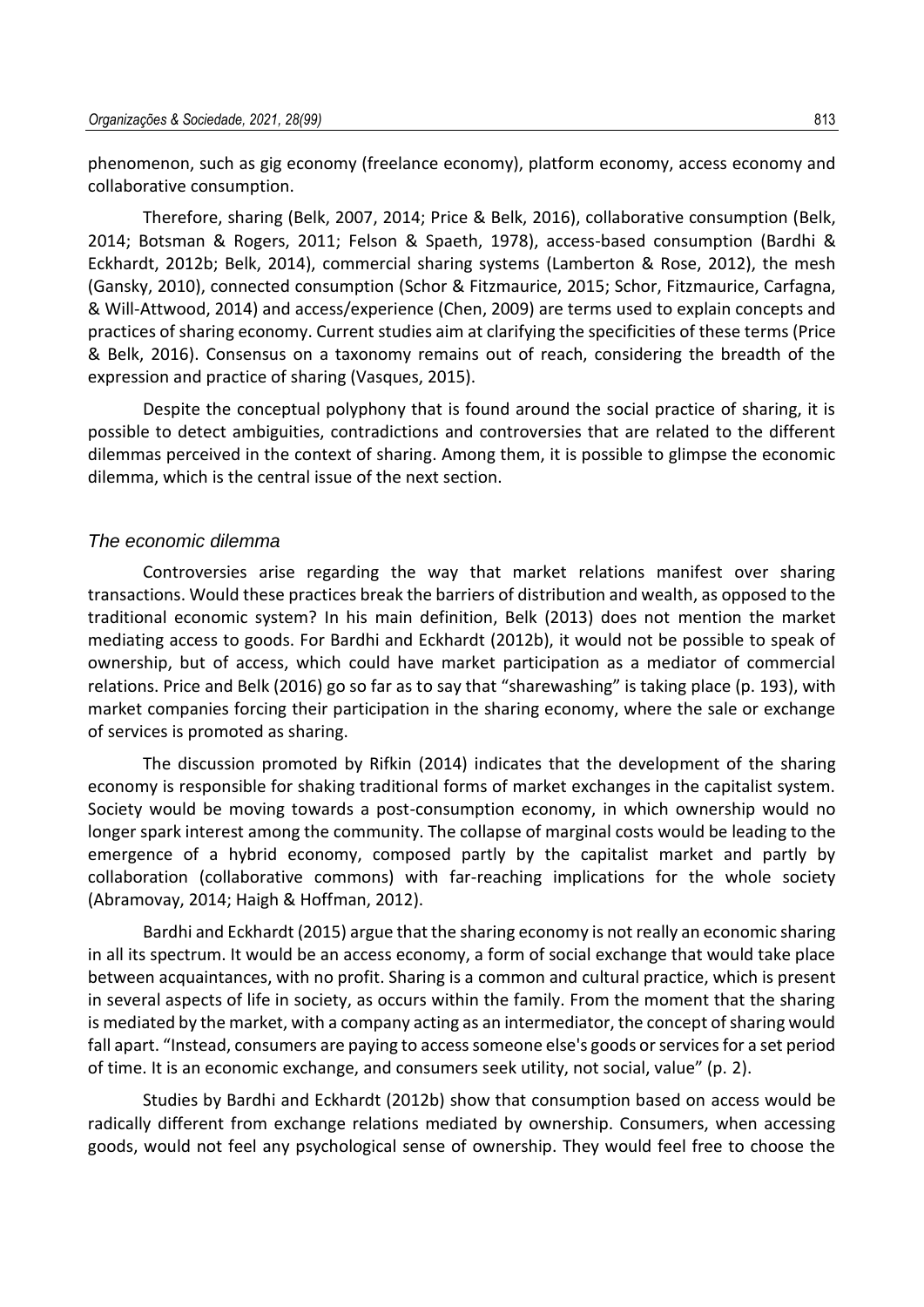goods based a cost-benefit analysis and opt for the best proposal among the existing ones. Consumers would perceive the brand only as a service provider. Trust, an aspect so widespread in the sharing economy, would be translated by consumers as a positive factor, as long as it is related to surveillance. In other words, a more monitored relationship and subject to sanctions would indicate greater reliability and guarantee in the provision of the service. Such method would ensure the effectiveness of the sharing system, considering that users would not trust one another without any monitoring. Therefore, there would be no romanticism surrounding the idea of selflessly motivated trust. When everyone is looking out for their own interest, they would not effectively connect to the goods, people or companies, according to Bardhi and Eckhardt (2012b).

This argument considers that consumers would be more interested in costs and convenience than in interaction with companies and communities. Two key elements are fundamental for the functioning of the access economy (Bardhi & Eckhardt, 2015): (1) competition between suppliers would not depend on the ability to generate community or social interaction. Consumers want to make smart purchases and access-saving companies allow this conduct, as they offer convenience and low prices; (2) in an access context, consumers would think and act differently in relation to ownership. The temporary access enables the disposal of identities without creating bonds because customers do not need to adhere to products; unlike owning a product that becomes part of the individual's identity, creating a bond and establishing a link with their peers.

The impact of this movement reached large businesses, generating conflicts. Kumar, Lahiri, and Dogan (2018) argue that combining supplier (supply) and costumer (demand) is critical to the long-term success of exchanges. Sharing activities can compete with formally organized activities, which creates instability for existing regulatory provisions. This is the case with services such as car sharing, which has shaken transportation systems in different societies, calling into question market relations previously marked by oligopolies. However, they are systems that question the well-being of consumers and workers in different ways. This factor puts pressure on platform service providers and policy makers in search of a solution to these dilemmas. The commercialization of collaborative processes concerns both researchers and activists (Abramovay, 2014; Bernholz, Cordelli, & Reich, 2013).

As a result of this process, some sharing-based companies and others that are migrating their operations towards sharing may be becoming large corporations, evading regulations and taxes, in addition to maintaining characteristics of ownership and organization similar to those of corporations that operate in traditional markets (Baker & Baker, 2016), a scenario that seems to be changing before social pressures. The sharing system can be controversial in terms of the effective promotion of well-being, hiding other interests behind the flags of sustainability, cooperation and solidarity. Theoretical models that separate social, political, and environmental factors from economic dimensions cannot explain experiences of community-based business development, especially among poor populations.

#### *The dilemma of sustainability*

Shared use gained strength through sustainability, as it promotes the intensified use of the product. The environmental impact is reduced when avoiding the purchase and consumption of a new product. Thus, the lifespan of the product is optimized (Abramovay, 2014; Costa, 2014; Tukker,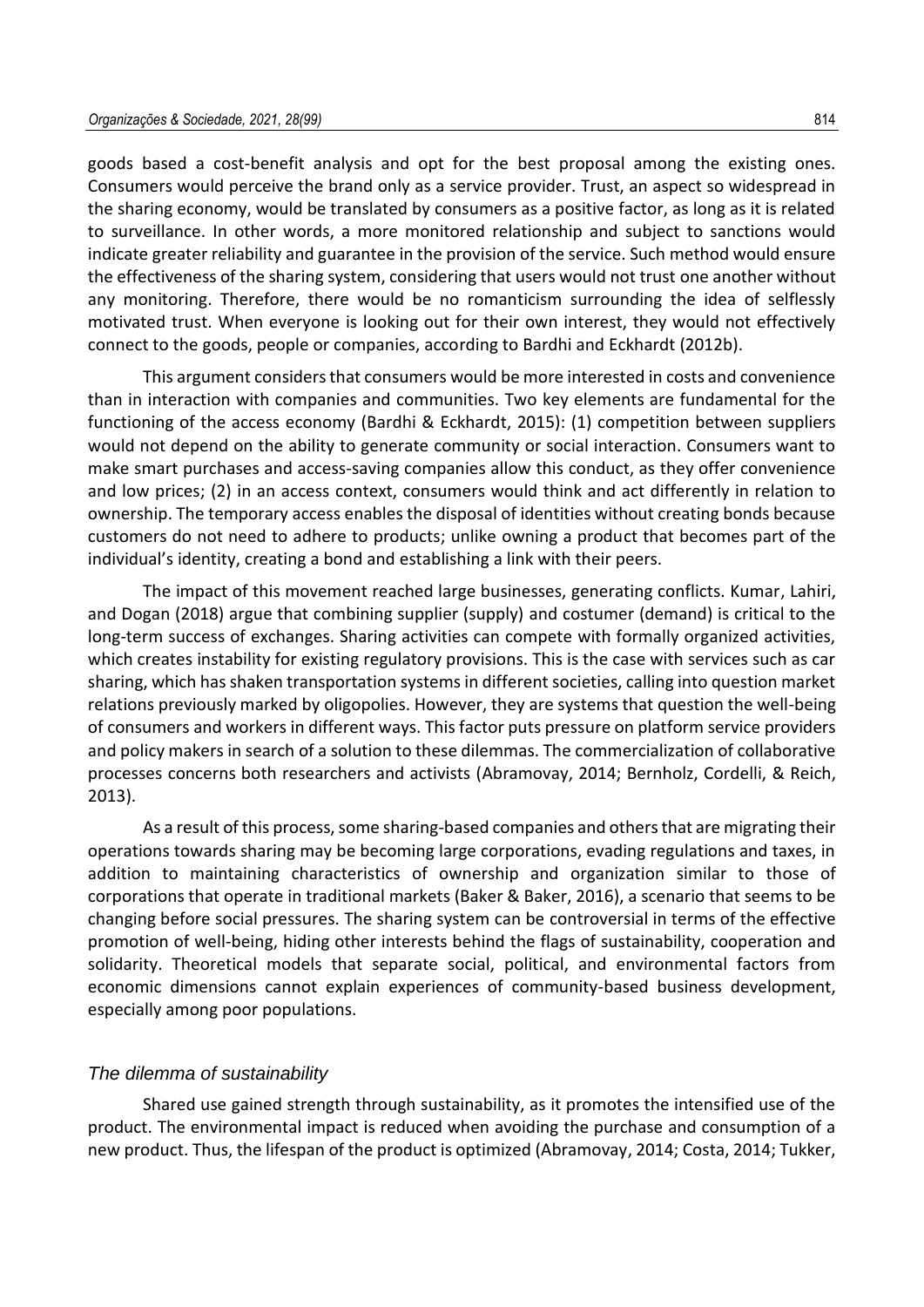2004; Vasques, 2015). In this sense, collaboration and sharing have the power to change lifestyles, with sustainability being one of its consequences (Ornellas, 2012).

One of the main contributions of the sharing economy to the sustainability agenda is related to the reuse of several products. In other words, the sharing economy can alleviate some environmental problems by maximizing product usage (Zervas, Proserpio, & Byers, 2017); the incorporation of innovative solutions in business models can also reduce the demand for new products and new facilities, reducing resource consumption by costumers (Rong et. al., 2018).

In addition, cities are natural incubators of new business models for sharing due to the high population density and reliable infrastructure of communication technologies. In this scenario, sharing could bring social benefits such as increased social ties and social cohesion. The shared economy also influences production through the creation of capacities through the shared access to manufacturing. There is, however, no clear empirical evidence on these benefits (Rong et. al., 2018).

According to this logic, there are benefits if the product is discarded due to excessive use, that is, when the product becomes worn and outdated. This idea clashes with the consumerist logic of accumulation, which aims at consumption and the increasing ownership of goods. If, on the one hand, the substitution of these products may increase energy efficiency (Roy, 2000), on the other, there are more products circulating. Without the need for substitution, the traditional reproduction of capital would not take place. However, instigating the exchange of products is a stimulus of the system itself, which can encourage the expanded use of the product in order to speed up its substitution. The background of this issue is related to the increase or maintenance of high levels of consumption, even in the context of sharing, putting sustainability in check.

Tonkinwise (2014) highlights the problem of scale in product sharing, questioning the sustainability of the system. In order to become viable, this service depends on the geographical proximity between those who offer something and those who demand something. There would also be an increase in consumption by the ones who create sharing businesses because they would purchase more products in order to share them and profit from the transactions. With the market growth, the environmental impact would increase because there would be a higher demand for inputs.

#### *The social dilemma*

In a subtle way, collaborative consumption can be a way to distribute work along the chain. An activity that should be the responsibility of the industry starts being "shared" with other members of the product chain, especially with the costumer. The justification for such change is related to participation and collective construction or customization; this way, the product can be customized due to the costumer's involvement in the productive process. However, what really happens is a transfer of work and responsibility to the consumer.

New technologies allow almost all work to be split into unitary tasks, which can be distributed to several workers in several places, whose payment is tied to the existing demand for that task, at that moment (Bardhi & Eckhardt, 2015). Customers and professionals stay in touch through virtual platforms and such relation is based on quality, reputation, and reliability. These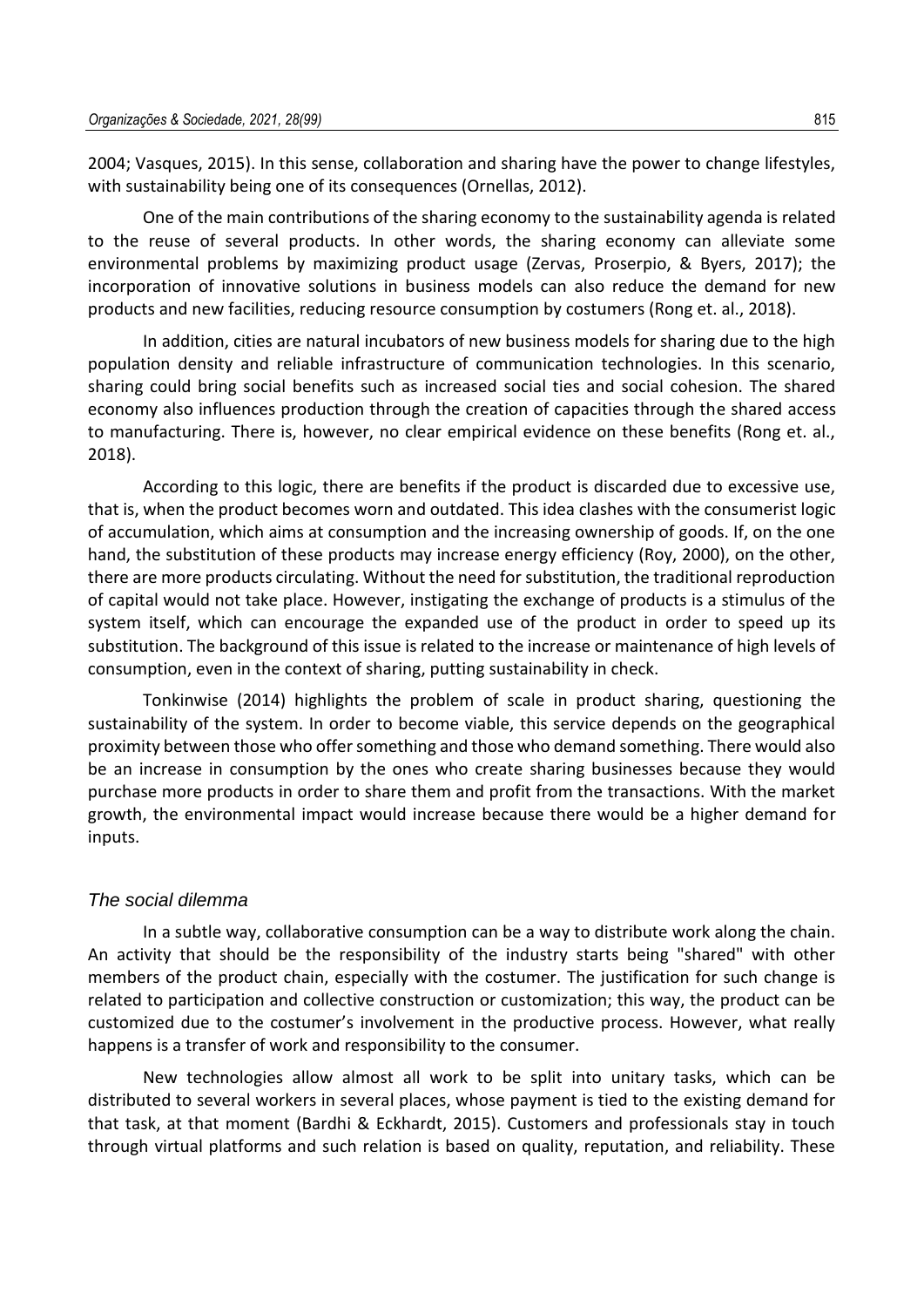data are often handled by the system itself, leaving only positive comments visible, omitting or hiding criticisms and negative scores from services or professionals. In this system, the highest profits stay with the companies that own the software. The employer neither needs to understand the task nor know how to hire good professionals. The maintenance of the platform in operation is enough for its success.

The new contract work transfers the risks to the workers, which eliminates the minimum labor rights. Would sharing be equity or a form of labor exploitation? Is it a practice that can make legal work precarious and generate unfair competition? Does this flexibility lead to overwork, at any time, in exchange for a minimum payment? There would be a monetization of idle time (Molesworth, Watkins, & Denegri-Knott, 2016; Sundararajan, 2013), in which the obstacle is to find ways to make workers more efficient. Would materiality, typical of capitalist relations since its creation and establishment, be transformed into simple temporality? (Abramovay, 2014; Fontenelle, 2014).

The biggest challenge would be the search for a fairer income distribution. From this point of view, the sharing economy could represent a setback, as it would favor those who use it to concentrate profits, accelerate consumption (even without ownership), undermine work relations, and deconstruct processes that could lead to sustainability. The other side reflects the erosion of employment rights (Schor, 2014), the suppression of benefits and the transformation of individuals into independent entrepreneurs who have to create strong brands, even if they have no basis to support them. The system would just broaden the excesses of the hegemonic economic model.

#### *The dilemmas of access and excess*

From another angle, it is important to pay attention to the debate between the dichotomy free and limited access. The access to tangible and non-tangible goods (Bardhi & Eckhard, 2012a; Belk, 2007), and rivals and non-rivals goods (Abramovay, 2012), could be questioned. According to Belk (2007), intangible goods involve services, knowledge, skills and experiences, among others, while tangible goods include objects and goods. The difference in perception and/or engagement of individuals in the idea of sharing may be in sharing something that is available to everyone (such as streaming music) and in sharing a product or service that, while in use by someone, is not available for another individual (such as a car or a phone). To what extent could the culture of ownership be overcome if it is accepted to share something for everyone to use unlimitedly? What to do when the access becomes limited and sharing can bring some kind of burden to whomever owns the good?

Another issue is the lack of access to information from global sharing companies. They disclose data about efficiency, reputation or happiness of its "associates", but there is no way to confirm the data. Because they are not publicly traded companies, they can use the data in their favor. In addition, they hire some institutions to carry out studies and disseminate the results in the media, spreading the promising discourse of sharing; however, there is no access to the databases, and the reports are often lean or reduced to a press release.

Another dilemma is the relationship between image and identity. Temporary access enables the individual to reaffirm its identity before their social groups through the possibility of displaying a more expensive, modern or sophisticated status product. The second-hand shop, especially those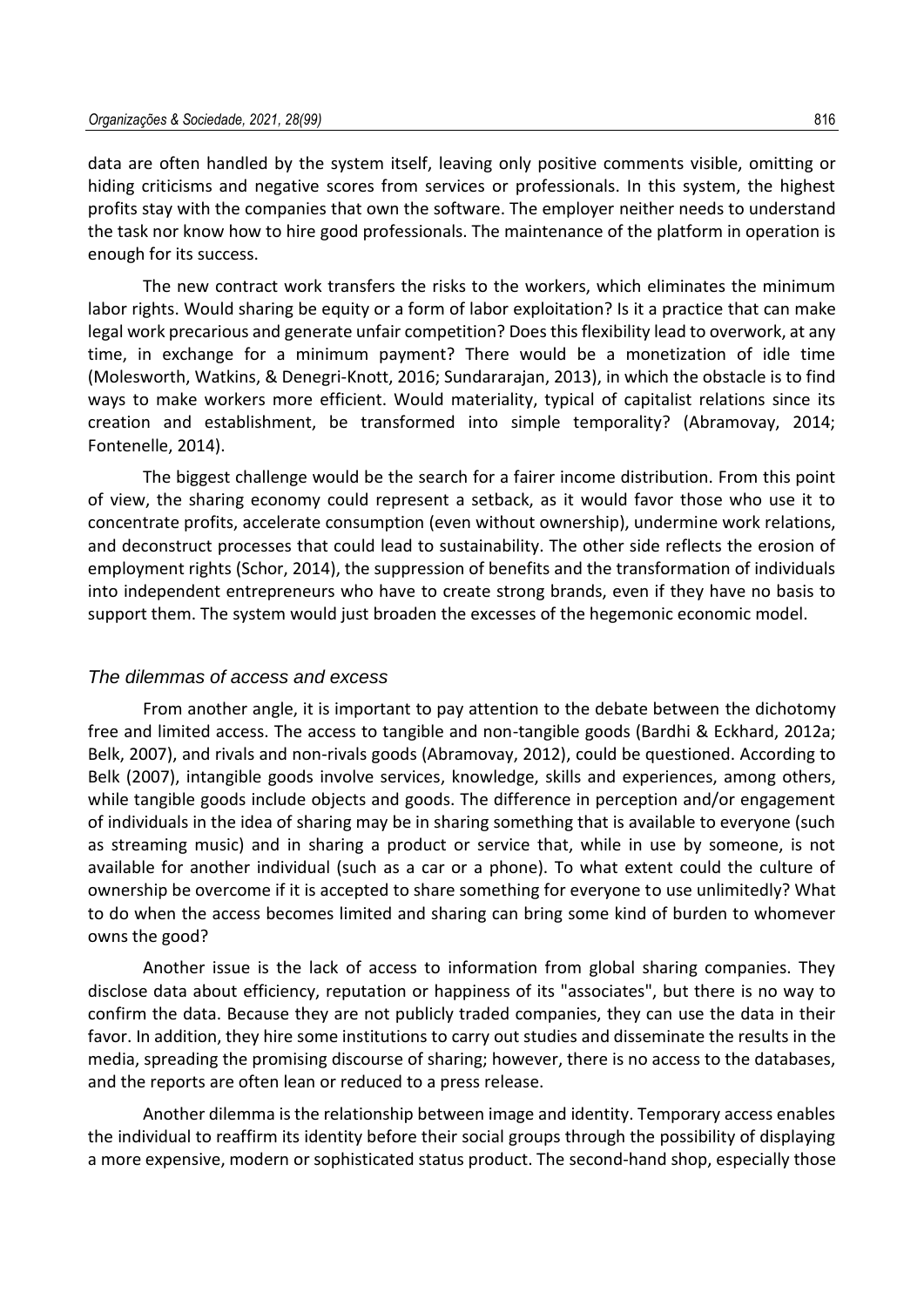of famous brands, can be a way of displaying a luxury that the person would not be able to afford otherwise, opening a crack in luxury consumption (Sastre & Ikeda, 2012). Instead of rethinking consumption and questioning the often-abusive value that brands charge for their products, second-hand shops indicate a way to acquire an item with brand store tags, reinforcing the symbolic aspect.

The new economy of sharing presents different features when compared to the old practices of collaboration. The current sharing involves excess, sharing by the ones that have things to be shared, sharing by the ones who opt for it and choose what to share. The merit of participation is perceived at this point, for there is an engagement among people, in which leads to the construction of a gregarious feeling. In this specific point, the current sharing system seems to differ from old sharing practices, which, in turn, was more solidary, with less expectation of recognition, and which often occurred by necessity, as an instinct for survival.

Mont (2004) argues that shared use would not be accepted by some people, as it would depend on previous organizational systems and the social and cultural context in which they occur. In some countries, the motivation may be communal, in others, financial or environmental. The cultural difference also reflects the meaning of sharing in the lives of individuals, which may be associated with low purchasing power or financial problems.

According to Roose (2014), the incentive that stands out among the people who share is financial. They want to share because through this initiative they can save some money (Sastre & Ikeda, 2012) and be more practical. Sharing is functional (Bardhi & Eckhardt, 2015). Instead of paying for hotel rooms, for instance, the costumer can have access to the same service – hosting – in a simpler way. Sharing can be more practical, simple, and direct (Bardhi & Eckhardt). Sacks (2011) states that users tend to engage in collaboration by enabling access for lower costs.

Botsman and Rogers (2011) argue that collaboration is not only motivated by cost savings, as these consumption habits began before the financial crisis of 2008. But the authors acknowledge that the economic necessity made people more prone to embrace new forms of access. The growth in the costs of acquisition and maintenance of goods, instability in social relations and uncertainties in the labor market have turned ownership into a more difficult mode of consumption. Consumers start re-evaluating consumer habits and rethinking values (Bardhi & Eckhardt, 2012; Vedana & Brei, 2016).

Giving up ownership may lead to a more sustainable access or a way of anti-consumerism. Access systems based on community initiatives may originate for ideological reasons to reappropriate community or public spaces, as in the case of the collective construction of community gardens (Chatzidakis, Maclaran, & Bradshaw, 2012). Such policies motivated by access models are seen by their creators and participants as ways of practicing their citizenship outside the market and contesting their domination under common public spaces (Visconti, Sherry Jr., Borghini, & Anderson, 2010). Even within the same context, motivations for access may vary. The political aspect of access can determine consumer identification, as well as consumer-to-consumer relationships (Bardhi & Eckhard, 2012a).

At this point, the sharing economy presents yet another ethical issue. As no one can gather the information necessary to know social aspirations, as there is no computational capacity to gather this information and, above all, to respond to the demands, the price system can play that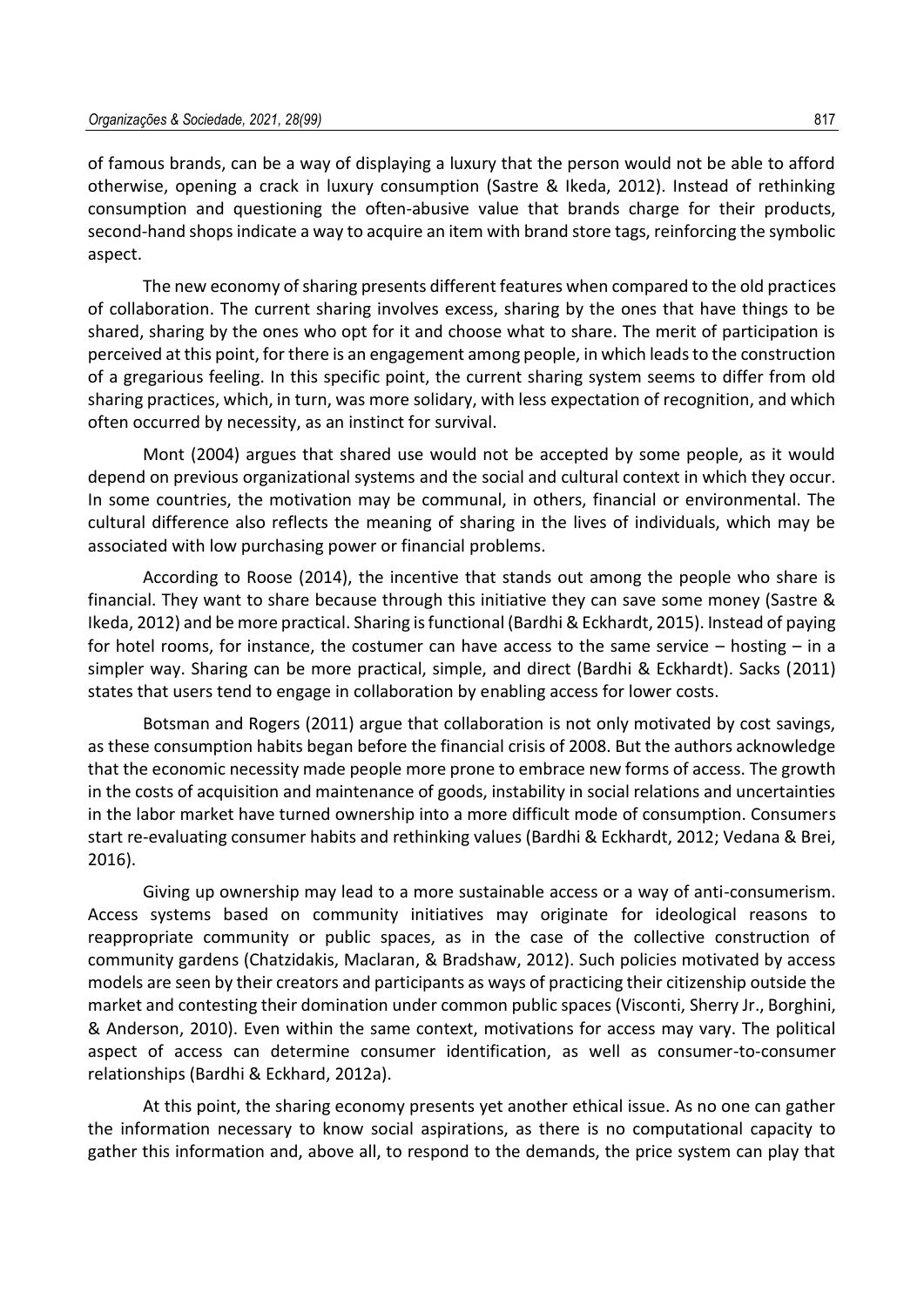role (Abramovay, 2012, p. 169-170). Such statement indicates the challenge presented by/in the sharing economy. Could sharing economy replace the current economic system and offer an alternative from the controlling hands of the market? Or does it seek not to maintain this control, since it encourages the generation of independent enterprises in the local community? Abramovay (p. 170) emphasizes that the domain of free and voluntary collaboration in economic life is minimal. The efficiency in the allocation of material resources on which social life depends on individuals to consecrate their best energies, in a rational and self-interested way, to do that with which they expect to receive the best remuneration possible. He adds that the emergence of the networked information society corresponds to a real refutation of these premises.

Moving from the pursuit of more (in terms of production and consumption) to the paradigm of the best, improving quality of life without increasing consumption, represents a radical change. It means to trade economic growth, as a major objective, for sustainability (Bursztyn & Bursztyn, 2012, p. 64). The authors argue that before this scenario, society should seek to solve urgent dilemmas, such as the contradiction between productivism and sustainability; the reconciliation between social needs and environmental conservation; world-wide vs. local conflict resolution; and solidarity, which should stand out from the self-interested logic (Bursztyn & Bursztyn). Is the sharing economy the answer to these challenges? In the view of its advocates, shared-use services are disruptive and alter the way social, work and consumer relations occur, and can lead to changes in hegemonic systems (Vasques, 2015).

There is no structure that connects different fronts of the sharing economy with the contemporary market (Bardhi & Eckhard, 2015; Ozanne & Ballantine, 2010). Collaboration is designed with different purposes, as showed in Table 1, and although these phenomena are undoubtedly reshaping the market, to this point we lack a way to balance these diverse systems, as well as connect them to previous studies (Lamberton, 2016) in order to turn them into more solid and perennial structures.

#### Table 1 **Vision on motivations for sharing**

| <b>Social</b>                                                     | Environmental                                                                                                                                                                                                                                                                                                                                    | <b>Economic</b>                                        | <b>Political-Philosophical Cultural</b> |                                                                                                                                                      |
|-------------------------------------------------------------------|--------------------------------------------------------------------------------------------------------------------------------------------------------------------------------------------------------------------------------------------------------------------------------------------------------------------------------------------------|--------------------------------------------------------|-----------------------------------------|------------------------------------------------------------------------------------------------------------------------------------------------------|
| Sharing is a way of Sharing<br>socializing.<br>social well-being. | reduces<br>an impact of production and / financial gains with the subject, who faces the alternative<br>opportunity to meet or consumption, reducing generation of income hegemonic model of that can<br>and interact with the use of inputs and the from goods in disuse or society's organization.<br>people, it promotes generation of waste. | the Sharing<br>through cost sharing<br>for common use. | provides Sharing empowers the Sharing   | IS<br>an<br>lifestyle<br>more<br>be<br>accepted<br>not.<br>or<br>on the<br>dependina<br>cultural relationships.<br>society in<br>of the<br>question. |

**Sharing can occur for different motivations, it can be temporarily defined by one of them and it can migrate from one to the other motivation, and the motivations can live together.**

Source: Elaborated by the authors.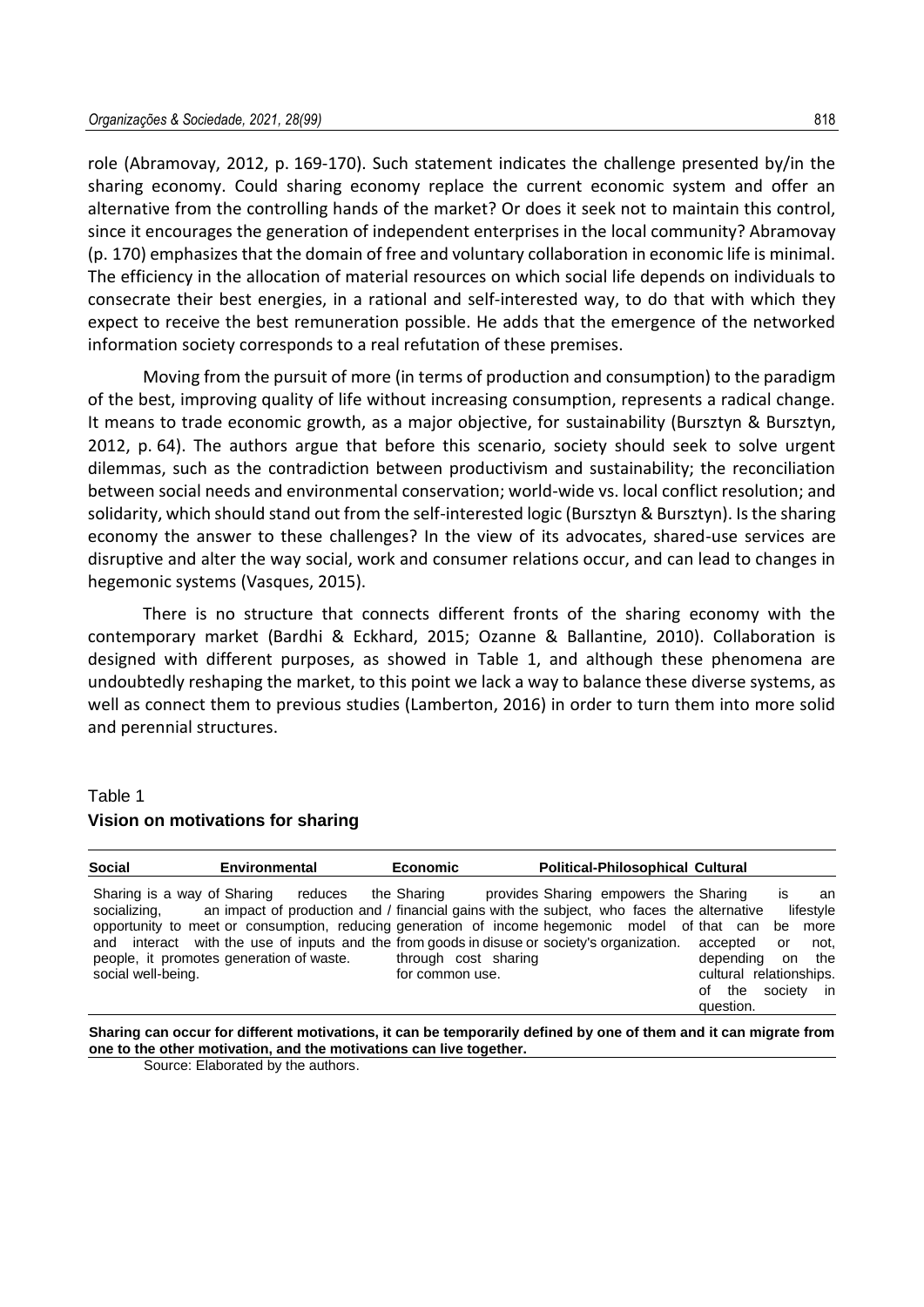### **Final considerations**

All the dilemmas discussed herein about sharing indicate some issues related to broadening discissions on the theme and contributing to literature. It is important to notice that the access economy is changing the structure of markets and industries, requiring a new understanding of the individual. A successful model in the access economy is unlikely to be community-based, however studies in the field of sharing do not accurately describe the benefits people expect to receive, as well as their motivations. As analyzed in the dilemmas of the sharing economy, the theme raises discussions from various areas of knowledge, portrayed in the article with the science that hybridity is part of the study of sharing. Authors from sociology, organizational studies, consumption, economics, marketing and other fields of knowledge are mobilized in this work. Ambivalences and contradictions are interrelated with the challenges and opportunities of sharing for the economic and social transformation of cities. The sharing of goods or collaboration between people is only part of a larger system with other possibilities. The combination between community-based initiatives and the growth of social participation and technological advances represents a breakthrough. These factors indicate a sharing movement that works as a vector for the generation of wealth as it is combined with the strengthening of a political movement, coming from citizens, restructuring the current bases of economic and social reproduction.

The Table 2 summarizes the dilemmas discussed and questions for future research, in order to contribute to the expansion of the discussion on sharing.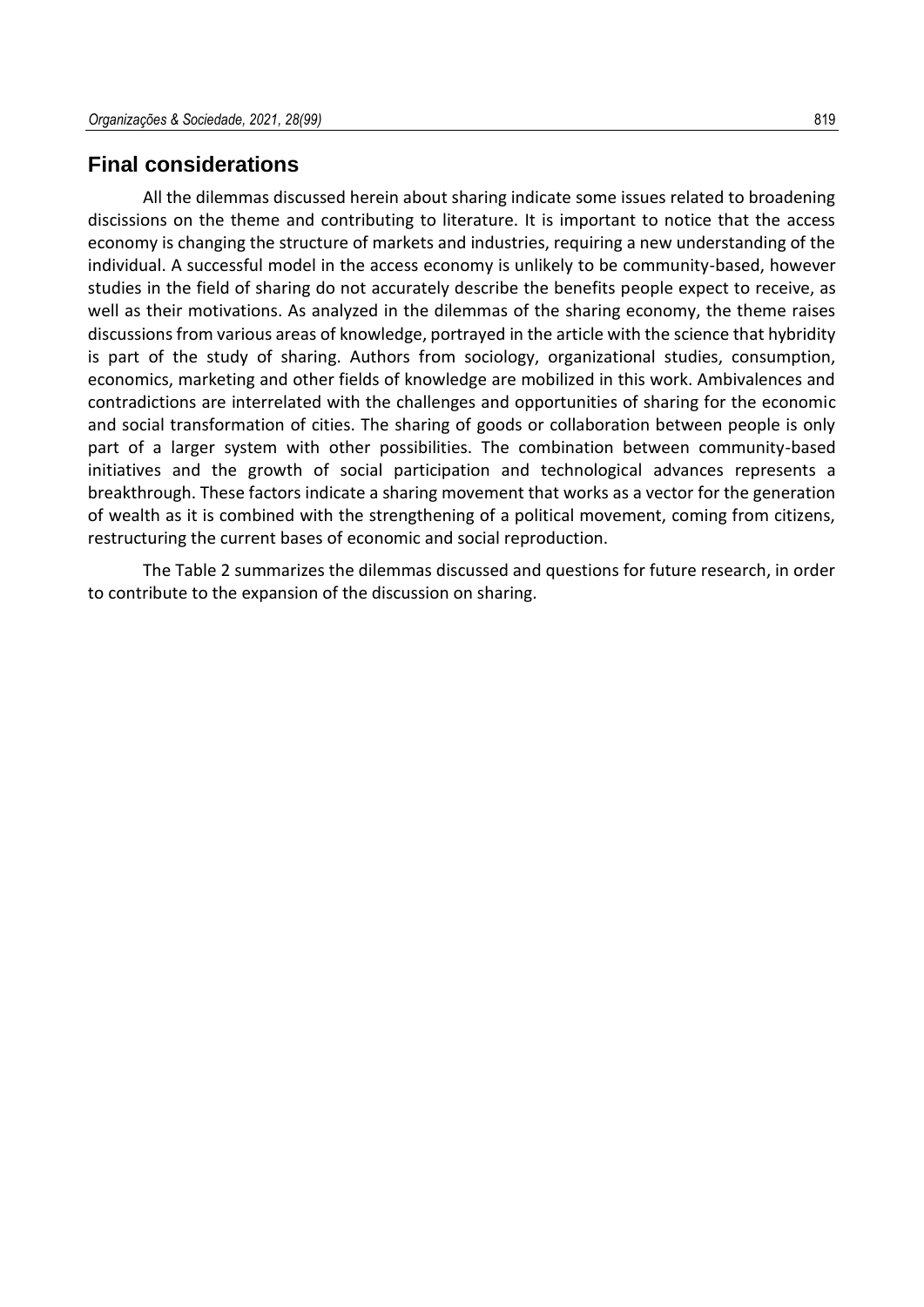#### Table 2 **Dilemmas of sharing**

| <b>Dilemmas of</b><br><b>Sharing</b>                  | <b>Main Arguments</b>                                                                                                                                                                                                                                                                                                                                                                                                                                                                       | <b>Based on the</b><br><b>Authors</b>                                                                                                                                   | New research topics                                                                                                                                                                                                                 |
|-------------------------------------------------------|---------------------------------------------------------------------------------------------------------------------------------------------------------------------------------------------------------------------------------------------------------------------------------------------------------------------------------------------------------------------------------------------------------------------------------------------------------------------------------------------|-------------------------------------------------------------------------------------------------------------------------------------------------------------------------|-------------------------------------------------------------------------------------------------------------------------------------------------------------------------------------------------------------------------------------|
| The Issue of<br><b>Delimitation</b>                   | conflicting<br>and complex<br>There<br>are<br>definitions of the term as well as its<br>delimitations. By encompassing different<br>activities, with different intensities and<br>forms of sharing, can generate confusion<br>and questioning.                                                                                                                                                                                                                                              | Bardhi & Eckhardt<br>(2015); Vasques<br>(2015); Chandler<br>(2016); Price & Belk<br>(2016); Parente et<br>al. (2018).                                                   | the<br>boundaries<br>Are<br>existing<br>capable<br>of<br>explaining<br>the<br>phenomenon<br>οf<br>the<br>sharing<br>economy? How to align concepts<br>and proposals in favor of studies in<br>the research field?                   |
| <b>Economic</b><br><b>Dilemma</b>                     | Controversies arise regarding the way that<br>market relations manifest over sharing<br>transactions. Would these practices break<br>the barriers of distribution and wealth, as<br>opposed to the traditional economic<br>system?                                                                                                                                                                                                                                                          | Haigh & Hoffman<br>(2012); Bernholz et<br>al. (2013); Belk<br>(2013); Rifkin<br>(2014); Abramovay<br>(2014); Bardhi and<br>Eckhardt (2015);<br>Baker & Baker<br>(2016). | How can the sharing economy<br>contribute<br>reducing<br>to<br>inequalities?<br>To what extent<br>does it act in this direction<br>today?                                                                                           |
| Dilemma of<br><b>Sustainability</b>                   | The problem of scale in product sharing:<br>expanding the use of the product can<br>speed up its replacement. The growth of<br>the sharing market instigates the purchase<br>of new products with a growth of<br>generating profit with its sharing.                                                                                                                                                                                                                                        | Tonkinwise (2014);<br>Abramovay (2014);<br>Costa (2014);<br>Vasques (2015);<br>Zervas et al. (2017);<br>Rong et. al. (2018).                                            | What are the environmental<br>impacts caused by the actions<br>of the sharing economy? How<br>could<br>it<br>advance<br>more<br>sustainable models, structures<br>and types of business?                                            |
| <b>Social Dilemma</b>                                 | The new contract work transfers the risks<br>to the workers, which eliminates the<br>minimum labor rights. Would sharing be<br>equity or a form of labor exploitation? Is it<br>a practice that can make legal work<br>precarious<br>generate<br>and<br>unfair<br>competition? Does this flexibility lead to<br>overwork, at any time, in exchange for a<br>minimum payment? The system would just<br>broaden the excesses of the hegemonic<br>economic model.                              | Sundararajan<br>(2013); Abramovay<br>(2014); Fontenelle<br>(2014); Schor<br>(2014); Bardhi &<br>Eckhardt, (2015);<br>Molesworth et al.<br>(2016).                       | How could the sharing economy<br>advance the inclusion of people<br>in the world of work? How would<br>the sharing economy surpass<br>exploitative ways of working to<br>expand possibilities for a more<br>just society?           |
| <b>The Dilemmas</b><br>of Access and<br><b>Excess</b> | What to do when the access becomes<br>limited and sharing can bring some kind of<br>burden to whomever owns the good?<br>consumption<br>Instead<br>of<br>questioning<br>practice, the shared economy can<br>reinforce it. The current sharing involves<br>excess, sharing by the ones that have<br>things to be shared, sharing by the ones<br>who opt for it and choose what to share.<br>Another issue is the lack of access to<br>information<br>from<br>global<br>sharing<br>companies. | Sastre & Ikeda<br>(2012); Bardhi &<br>Eckhard (2012a);<br>Roose (2014);<br>Bardhi & Eckhardt<br>(2015); Sacks<br>(2015).                                                | How to escape the logic of<br>excess in favor of a new way of<br>producing,<br>consuming<br>and<br>living? How could the sharing<br>economy<br>contribute<br>to<br>expanding people's access to<br>ensure a better quality of life? |

Source: Elaborated by the authors.

It seems to make sense to think that the world needs a new economy (Abramovay, 2012), or the creation of new possibilities within the current system. Would the sharing economy be a path? Against the idea that the sharing economy would contribute to the sense of community, there are evidences that it could accelerate the commodification of time and space, deepening alienation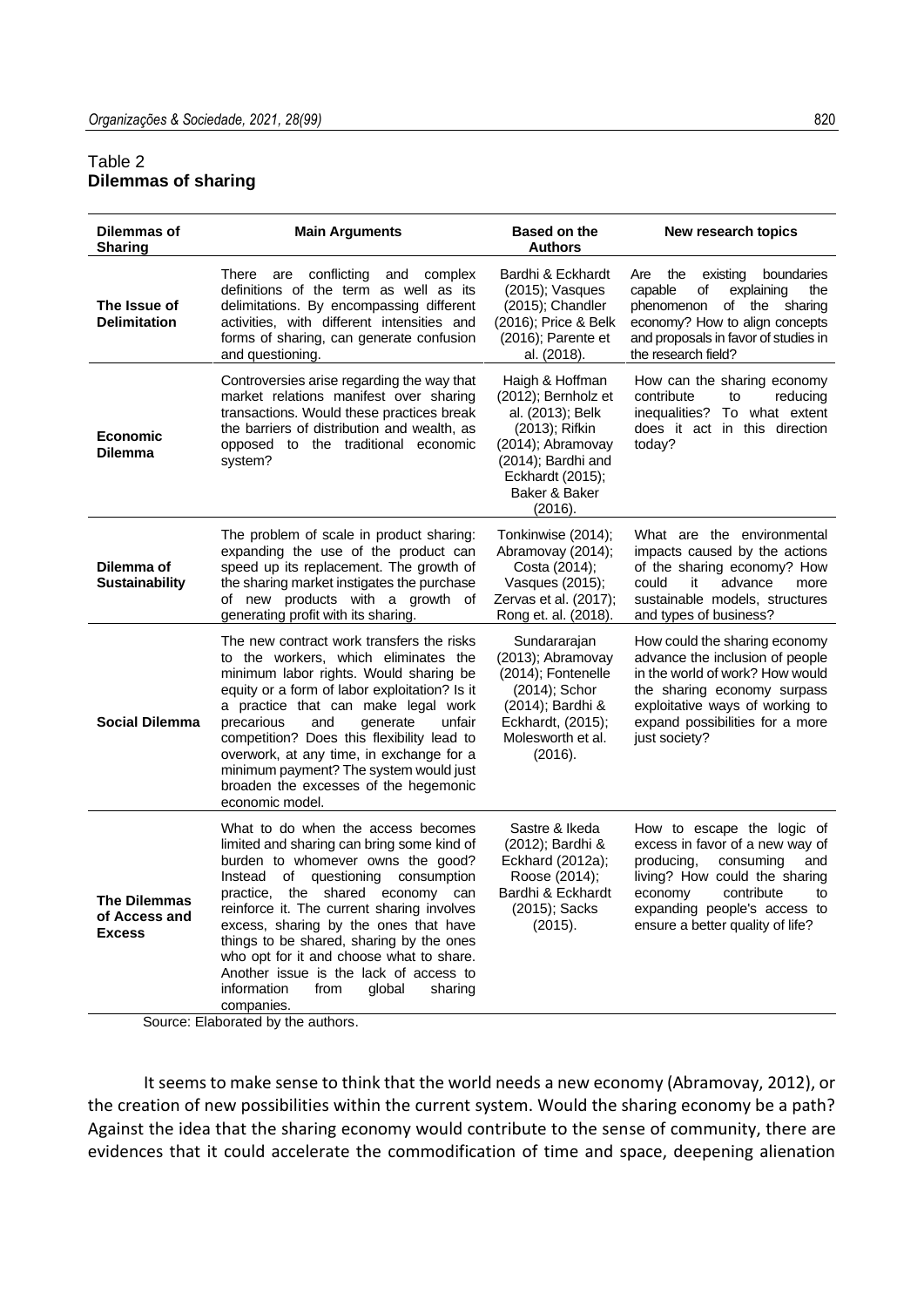within communities, which share common goods, but exclude non-participants (Eckhardt & Bardhi, 2016; Lentz, 2006). In most cities, the center-south regions concentrate bicycle sharing points, coworking spaces, opportunities to access high quality goods, excluding peripheral populations due to the difficulty of access and increasing inequality. In this sense, access encompasses at least three dimensions: (a) geographical issues: distance to move around and access goods and merchandises; (b) economic issues: price of commuting to access goods; (c) social and cultural issues: access to sharing networks, groups and circulation in different locations in the city, considering that many consumers are marginalized in privileged spaces in cities.

It is also worth considering that, historically, socioeconomic models deal with variations of the factors that influence it, e. g. social relations, technologies and production factors, in addition to undergoing changes due to the socioeconomic models of regulation. Capitalism has changed to incorporate social achievements, as well as certain political, social and environmental battles (Bottomore, 2012).

Rifkin (2014) considers that the era of capitalism is going away, and that society could be experiencing a moment of hybrid economy, partly capitalist and partly collaborative. These systems would work together, despite imbuing profound inconsistencies. For a new economy to emerge, the biggest challenge is not in the hands of the government on market decisions, nor on the elimination of markets, but in the proposal of the decentralized economy, in which markets play a decisive and non-exclusive role (Abramovay, 2012).

It is important to emphasize that the meaning of sharing changes according to the involvement of people in the distribution of resources. Among the advantages that sharing provides are convenient and economical access to valuable resources, flexibility and freedom from the financial, social and emotional obligations embedded in ownership. Even with these benefits, will the sharing economy have the transformative capacity to change the way of trading and to change the purpose of the global economy? Is the future of society collaborative or does this movement represent only a front contrary to the idea of ownership, typical of capitalism?

It should be noted that if there is an increase in entrepreneurship when offering arrangement for lodging, for example, there is a decrease in formal jobs in hotel chains, restaurants and travel-related transportation. It is necessary to consider the risks of sharing, the responsibility for damages, thefts or crimes regarding shared assets. Regulation and the payment of taxes need to be reconfigured, as well as facing the culture of unrestrained accumulation, a characteristic of the capitalist economy, which exceeds environmental limits.

Consumption, as a practice, is not problematized in the idea of sharing. Consumption can even be boosted through expanded access. The sharing economy is therefore understood as a reformation, and not as revolution. As it is presented in different configurations, especially in more market-centered ones, sharing itself is not able to change the system towards a more democratic and sustainable society because even though products and goods are shared, the profits remain individual. The sharing economy is a way of pursuing a less unequal administration over the urban process, but it unveils challenges to overcome economicism and provide a revolution in social participation that create human emancipation, (re)building forms of life under the perspective of social justice.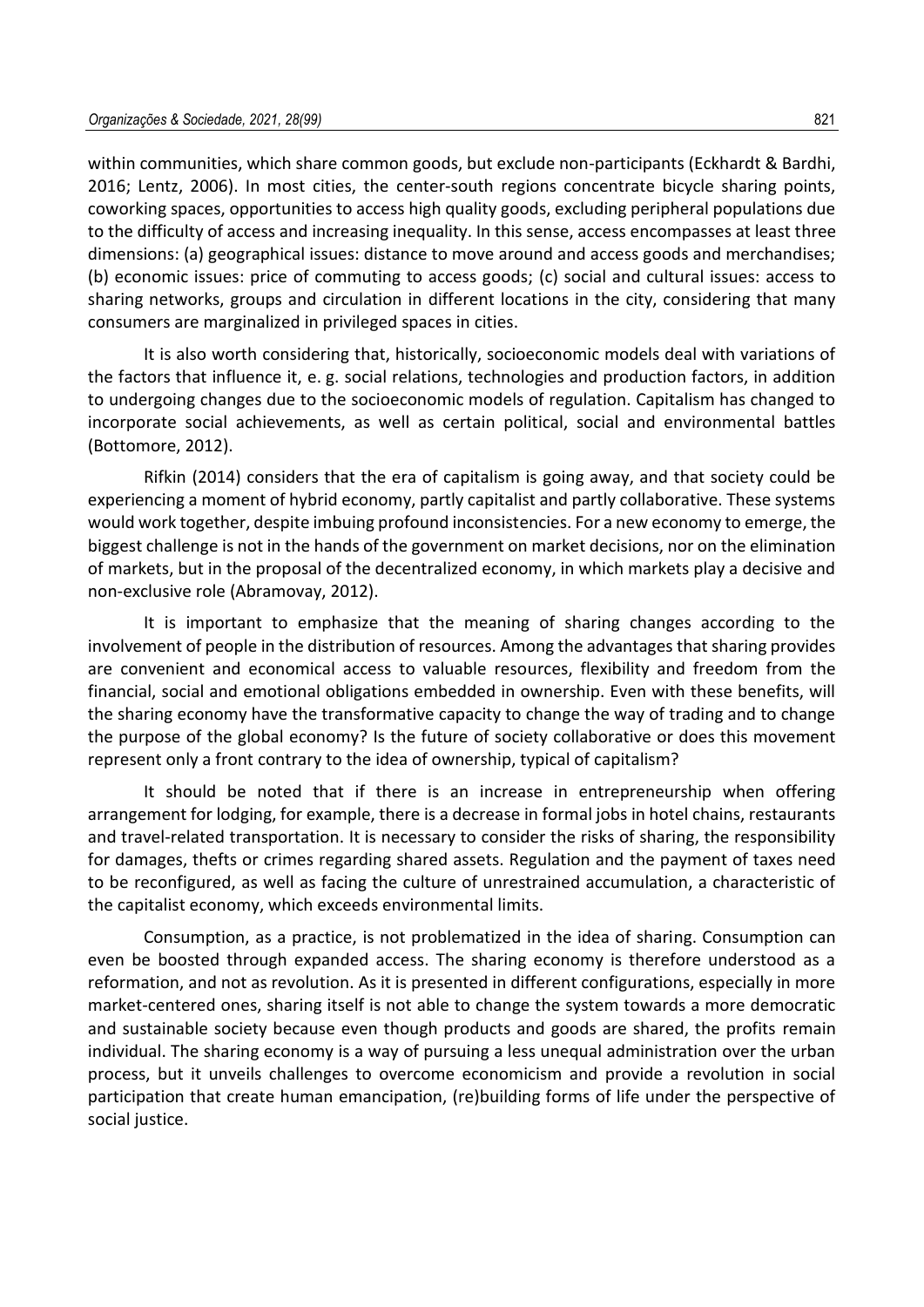Comparing the roles played by customers and suppliers in the sharing and conventional economies, it is possible to perceive the lack of alignment of regulatory authorities (Cheng, 2016). The way in which the government deals with startups allows them to exploit loopholes instead of developing a legitimate business model (Bond, 2015) that does not lead to the exploitation of those involved in the business chain. Despite presenting incipient ways of reframing economic practices in cities, many barriers need to be overcome for the effective change of the urban society. The link among players requires a holistic approach to sharing economics in order to face it as a fair economic opportunity and a sustainable form of consumption (Martin, 2016). An alignment between subjects, companies, government and the community would contribute to sustainable sharing (Cohen & Muñoz, 2015).

When everyone is looking out for their own interest, they do not connect effectively to the goods, people or companies they have access to. This argument implies that individuals would be more interested in costs and convenience than in the interaction with companies and communities. The temporary access enables temporary access enables the disposal of identities without creating bonds because customers do not need to adhere to products; unlike owning a product that becomes part of the individual's identity, creating a bond and establishing a link with their peers. Consumers do not seem to seek social value in exchanges with strangers. This scenario relates to the views of cities as centers of individualism. Among the dilemmas addressed herein, the essential point is the realization that the current sharing is that of excess, the sharing of those who have it, what to offer to the access of other individuals. The current model of sharing seems to reinforce the persuasive rhetoric of the utilitarian and segregatory agenda of the economic system of exploitation. The motivations, forms and practices of sharing are constantly changing and reframing, being different, moreover in the universe of dilemmas attached to this economic movement. Overcoming economism involves "overcoming by and in practice: it is a change in social practice" (Lefebvre, 1991, p. 127).

The mere existence of this economic activity enabled an interpretative flexibility. The sharing economy has already had a significant impact on society to help generate debate on the role of economy in society, peer to peer business models and alternatives to traditional capitalism. The rapid growth of the sharing economy is related to socioeconomic conditions, in which there is a continuoussearch of a better distribution of urban supply chain values (Cheng, 2016; Gansky, 2010).

Even though there are overly functional and market-driven motivations, at the center of this new economy is social cooperation organized in a network, whose potential for social participation is superior, giving rise to forms of collective action that exert force on public and private organizational hierarchies (Abramovay, 2012). It is up to us to find out, and this is of obvious importance, whether these models based on sharing economy are sufficient to answer work-related questions and the expression of social responsibility within society (Ramalho & Silva Jr., 2016).

There is no glaring economic growth, but strategies by which economic life makes an increasingly better use of resources. At this point, the sharing economy is expressed and can contribute to sustainability and overcoming inequalities. The meaning of production needs to focus on the expansion of human freedom, respecting the capacities of nature (Abramovay, 2012). Collectively rethinking living standards, in order to overcome inequality and create a balance in life in society, are challenges that confront the patterns of social and economic reproduction and their forms of management.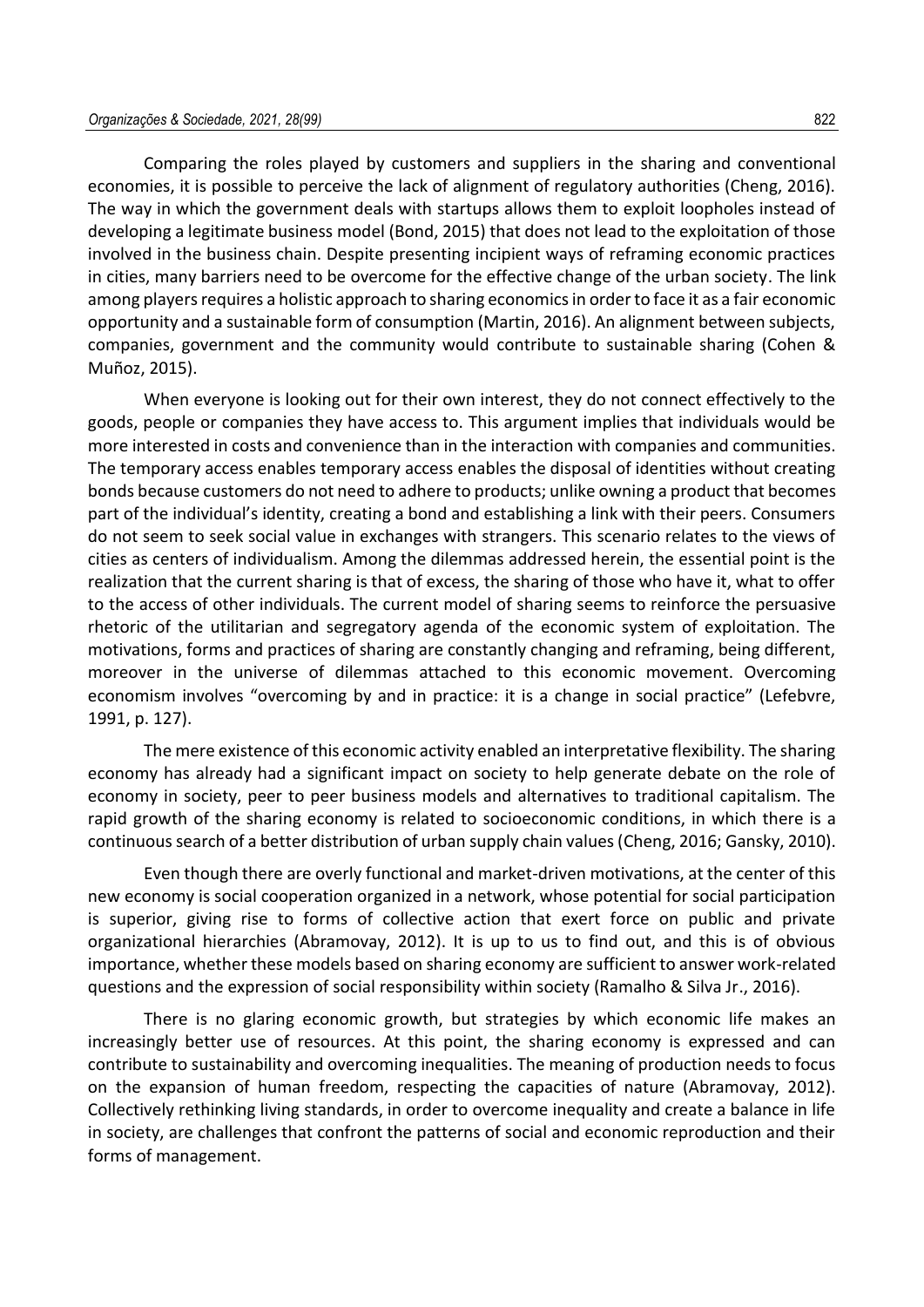Finally, it is important to emphasize that we seek to insist on debating the social and economic relations that involve sharing and access, so that new investigations can provide knowledge not only in the search for social and environmental equity, but also due to theoretical implications, considering that sharing and access involve vital debates in the field of applied social sciences, especially considering the relationships between economics, society, emancipation and social reproduction.

### **References**

Abramovay, R. (2012). *Muito além da economia verde*. São Paulo, SP: Abril.

- Abramovay, R. (2014). A economia híbrida do século XXI. In E. Costa, & G. Agustini (Orgs.), *De baixo para cima* (pp. 104-131). Rio de Janeiro, RJ: Aeroplano.
- Agência O Globo (2017, October 30rd). Economia do compartilhamento deverá ser responsável por 30% do PIB de serviços. *Pequenas Empresas & Grandes Negócios*. Retrieved from https://glo.bo/3uD4puX
- Baker, S. M., & Baker, C. N. (2016). The bounce in our steps from shared material resources in cultural trauma and recovery. *Journal of the Association for Consumer Research*, *1*(2). doi:10.1086/685690
- Bardhi, F., & Eckhardt, G. (2012a). Liquid relationship to possessions. *Journal of Consumer Research*, *39*(3), 510-529. doi:10.1086/664037
- Bardhi, F., & Eckhardt, G. (2012b). Access-based consumption: The case of car sharing. *Journal of Consumer Research*, *39*(4), 881-898. doi:10.1086/666376
- Bardhi, F., & Eckhardt, G. (2015, January 28th). The sharing economy isn't about sharing at all. *Harvard Business Review*. Retrieved from https://bit.ly/3fCSI39
- Bauman, Z. (2008). *Vida para consumo: a transformação das pessoas em mercadorias*. Rio de Janeiro, RJ: Jorge Zahar.
- Béchaux, S. (2014, November). Le partage, c'est aussi du business. *Liaisons Sociales Magazine*, (156), 22-30. Retrieved from https://bit.ly/3pe6vQX
- Belk, R. (2007). Why not share rather than own? *The ANNALS of the American Academy of Political and Social Science*, *611*(1), 126-140. doi:10.1177/0002716206298483
- Belk, R. (2010). Sharing. *Journal of Consumer Research*, *36*(5), 715-734. doi:10.1086/612649
- Belk, R. (2013). You are what you can access: Sharing and collaborative consumption online. *Journal of Business Research*, *67*(8), 1595-1600. doi:10.1016/j.jbusres.2013.10.001
- Belk, R. (2014). Sharing versus pseudo-sharing in web 2.0. *The Anthropologist*, *18*(1), 7-23. doi:10.1080/09720073.2014.11891518
- Belk, R. (2016). Accept no substitutes: A reply to Arnould and Rose. *Marketing Theory*, *16*(1), 143-149. doi:10.1177/1470593115622720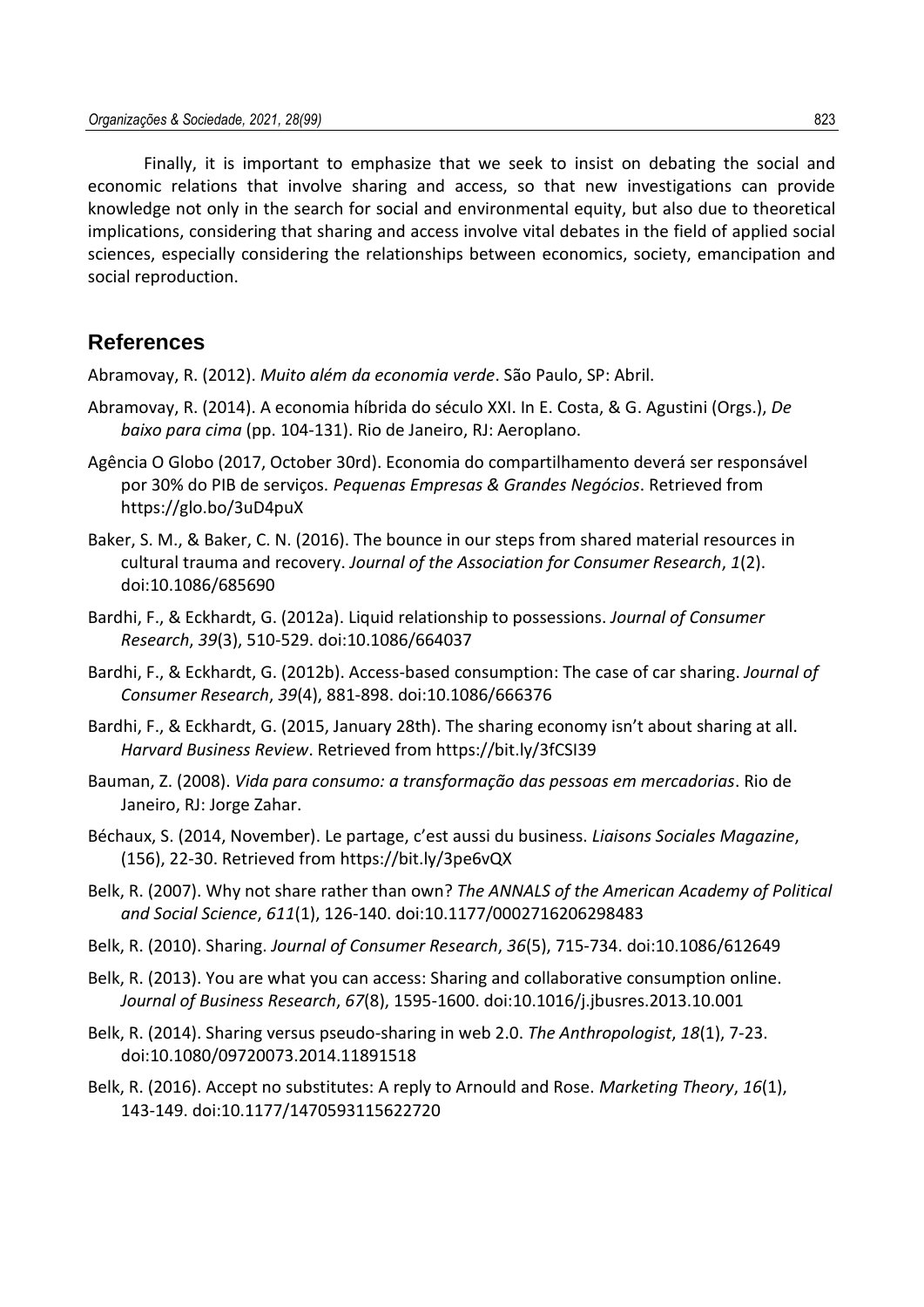- Belk, R. W. (2007). Possessions and the extended self. *Journal of Consumer Research*, *15*(2), 139-168. doi:10.1086/209154
- Benkler, Y. (2011). *The Penguin and the Leviathan: How Cooperation Triumphs over Self-Interest*. New York: Crown Business.
- Bernholz, L., Cordelli, C., & Reich, R. (2013). The emergence of digital civil society. Stanford: Stanford PACS, Center on Philantropy and Civil Society. Retrieved from https://stanford.io/34zC66j
- Bond, A. T. (2015). An app for that: Local governments and the rise of the sharing economy. *Notre Dame Law Review Online*, *90*(2), 76-96. Retrieved from https://bit.ly/2Tx5YOq
- Botsman, R., & Rogers, R. (2011). *O que é meu é seu: Como o consumo colaborativo vai mudar o nosso mundo*. Porto Alegre, RS: Bookman.
- Bottomore, T. (2012). *Dicionário do pensamento marxista*. (1st ed). Rio de Janeiro, RJ: Zahar.
- Bursztyn, M. A., & Bursztyn, M. (2012). *Fundamentos de política e gestão ambiental: Caminhos para a sustentabilidade*. Rio de Janeiro, RJ: Garamond.
- Chandler, A. (2016, May 27th). What should the "sharing economy" really be called? *The Atlantic*. Retrieved from https://bit.ly/3uA2ass
- Chatzidakis, A., Maclaran, P., & Bradshaw, A. (2012). Space and the utopics of ethical and green consumption. *Journal of Marketing Management*, *28*(3-4), 494-515. doi:10.1080/0267257X.2012.668922
- Chen, Y. (2009). Possession and access: Consumer desires and value perceptions regarding contemporary art collection and exhibit visits. *Journal of Consumer Research*, *35*(6), 925-940. doi:10.1086/593699
- Cheng, M. (2016). Sharing economy: A review and agenda for future research. *International Journal of Hospitality Management*, *57*, 60-70. doi:10.1016/j.ijhm.2016.06.003
- Cohen, B., & Muñoz, P. (2015). Sharing cities and sustainable consumption and production: Towards an integrated framework. *Journal of Cleaner Production*, *134*(Part A), 87-97. doi:10.1016/j.jclepro.2015.07.133
- Costa, R. B. (2014). Entre resistências e dádivas: Reflexões sobre o consumo colaborativo. *Cambiassu*, *19*(14), 237-252. Retrieved from https://bit.ly/3uDteqD
- Eckhardt, G. M., & Bardhi, F. (2016). The relationship between access practices and economic systems. *Journal of the Association for Consumer Research*, *1*(2), 210-225. doi:10.1086/684684
- Felson, M., & Spaeth, J. L. (1978). Community structure and collaborative consumption: A routine activity approach. *American Behavioral Scientist*, *21*(4), 614-624. doi:10.1177/000276427802100411
- Fontenelle, I. A. (2014). O estatuto do consumo na compreensão da lógica e das mutações do capitalismo. *Lua Nova*, *92*, 207-240. doi:10.1590/S0102-64452014000200008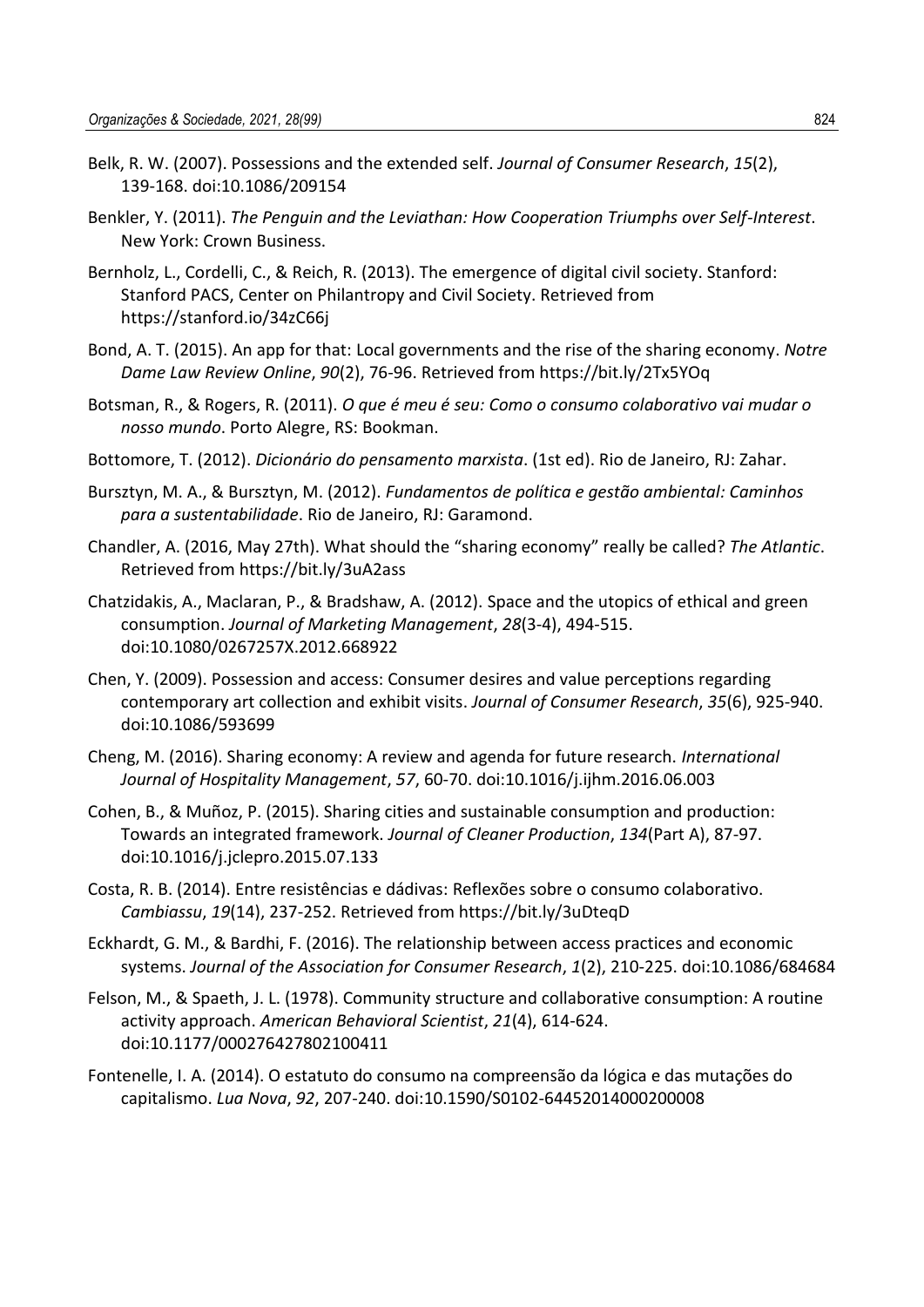- Frémeaux, S., & Michelson, G. J. (2017). The common good of the firm and humanistic management: Conscious capitalism and economy of communion. *Journal of Business Ethics*, *145*(4), 701-709. doi:10.1007/s10551-016-3118-6
- Gansky, L. (2010). *The mesh: Why the future of business is sharing*. New York: Penguin.
- Gupta, M., Esmaeilzadeha, P., Uzb, I., & Tennantc, V. M. (2019). The effects of national cultural values on individuals' intention to participate in peer-to-peer sharing economy. *Journal of Business Research*, *97*, 20-29. doi:10.1016/j.jbusres.2018.12.018
- Haigh, N., & Hoffman, A. (2012). Hybrid organizations: The next chapter in sustainable business. *Organizational Dynamics*, *41*(2), 126-134. Retrieved from https://bit.ly/3cbtBlZ
- John, N. A. (2013). The social logics of sharing. *The Communication Review*, *16*(3), 113-131. doi:10.1080/10714421.2013.807119
- Kumar, V., Lahiri, A., & Dogan, O. B. (2018). A strategic framework for a profitable business model in the sharing economy. *Industrial Marketing Management*, *69*, 147-160. doi:10.1016/j.indmarman.2017.08.021
- Lamberton, C. (2016). Collaborative consumption: A goal-based framework. *Current Opinion in Psychology*, *10*, 55-59. doi:10.1016/j.copsyc.2015.12.004
- Lamberton, C. P., & Rose, R. L. (2012). When is ours better than mine? A framework for understanding and altering participation in commercial sharing systems. *Journal of Marketing*, *76*(4), 109-125. doi:10.1509/jm.10.0368
- Lefebvre, H. (1991). *The production of Space*. Oxford: Blackwell.
- Lentz, S. (2006). More gates, less community? Guarded housing in Russia. In G. Glasze, C. Webster, & K. Frantz (Eds.), *Private cities: Global and local perspectives* (pp. 206-221). London: Routledge.
- Martin, C. J. (2016). The sharing economy: A pathway to sustainability or a nightmarish form of neoliberal capitalism? *Ecological Economics*, *121*, 149-159. doi:10.1016/j.ecolecon.2015.11.027
- Marx, P. (2011, January 31st). The Borrowers: Why buy when you can rent? *The New Yorker*, 34-38.
- Mesquita, L. A. F., Pozzebon, M., & Petrini, M. (2020). Construindo espaços de interação social a partir de relações e práticas de trabalho compartilhado. *Revista de Administração Contemporânea*, *24*(2), 181-196. doi.org/:10.1590/1982-7849rac2020190041
- Molesworth, M., Watkins, R., & Denegri-Knott, J. (2016). Possession work on hosted digital consumption objects as consumer ensnarement. *Journal of the Association for Consumer Research*, *1*(2), 246-261. doi:10.1086/685474
- Mont, O. (2004). Institutionalisation of sustainable consumption patterns bases on shared use. *Ecological Economics*, *50*(1-2), 135-153. doi:10.1016/j.ecolecon.2004.03.030

Morlighem, A. (2014). *Économie collaborative: Le nouvel art des co*. Paris: Décisions Durables.

Olson, M. (2002). *The logic of collective action*. Cambridge: Harvard University Press.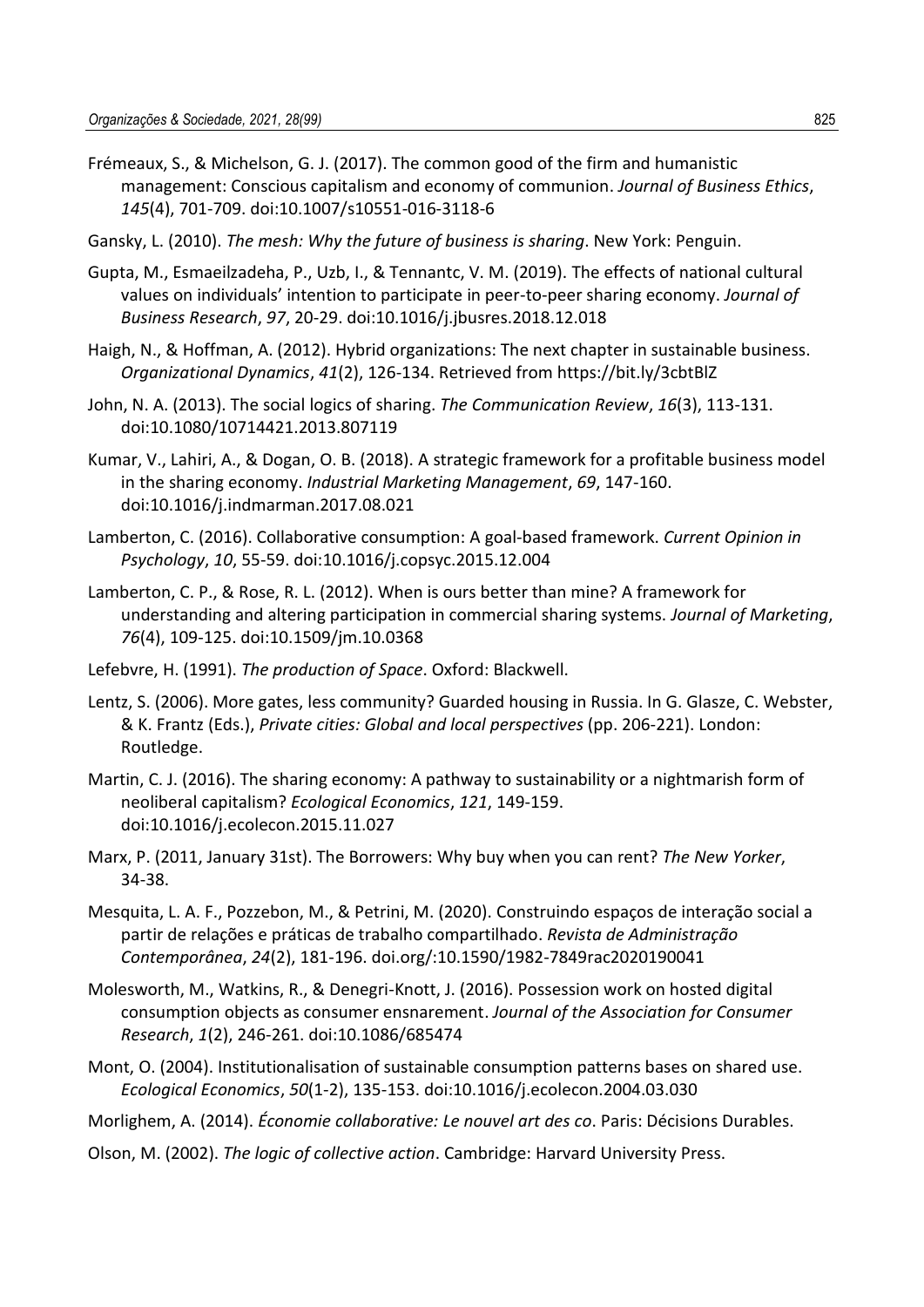- Ornellas, R. S. (2012). *O consumo colaborativo de transporte individual Car Sharing e o processo decisório do consumidor na cidade de São Paulo* (Master thesis). Universidade de São Paulo, São Paulo, SP.
- Owyang, J., Tran, C., & Silva, C. (2013). *The collaborative economy: Products, services, and market relationships have changed as sharing startups impact business models*. San Mateo: Altimeter.
- Ozanne, L. K., & Ballantine, P. W. (2010). Sharing as a form of anti-consumption? An examination of toy library users. *Journal of Consumer Behaviour*, *9*(6), 485-498. doi:10.1002/cb.334
- Parente, R. C., Geleilate, J.M. G., & Rong, K. (2018). The sharing economy globalization phenomenon: A research agenda. *Journal of International Management*, *24*(1), 52-64. doi:10.1016/j.intman.2017.10.001
- Petrini, M., Freitas, C. S., & Silveira, L. M. (2017). A proposal for a typology of sharing economy. *Revista de Administração Mackenzie*, *18*(5), 39-62. doi:10.1590/1678- 69712017/administracao.v18n5p39-62.
- Price, L. L., & Belk, R. W. (2016). Consumer ownership and sharing: Introduction to the issue. *Journal of the Association for Consumer Research*, *1*(2), 193-197. doi:10.1086/686270
- Ramalho, F. R. X., & Silva Jr., J. (2016). A emergência do compartilhamento: O futuro da sociedade é colaborativo?. *Revista NAU Social, 7*(12), 31-36. Retrieved from https://bit.ly/3x1XaP9
- Rifkin, J. (2001). *Era do Acesso: Transição de mercados convencionais para networks e o nascimento de uma nova economia*. São Paulo, SP: Makron.
- Rifkin, J. (2014). *The zero marginal cost society: The internet of things, the collaborative commons, and the eclipse of capitalism*. New York: Palgrave Macmillan.
- Rong, K., Hu, J., Ma, Y., Lim, M., Liu, Y., & Lu, C. (2018). The sharing economy and its implications for sustainable value chains. *Resources, Conservation and Recycling*, *130*, 188-189. doi:10.1016/j.resconrec.2017.12.001
- Roose, K. (2014, April 24th). The sharing economy isn't about trust, it's about desperation. *New York*. Retrieved from https://nym.ag/3pdztAG
- Roy, R. (2000). Sustainable product-services systems. *Futures*, *32*(3-4), 289-299. doi:10.1016/S0016-3287(99)00098-1
- Sacks, D. (2011, April 18th). The sharing economy. *Fast Company*. Retrieved from https://bit.ly/3i9EKYy
- Sastre, P. T. N., & Ikeda, A. A. (2012). *Reflexões sobre consumo colaborativo*. Issue presented at 36th Encontro da ANPAD. Rio de Janeiro, RJ. Retrieved from https://bit.ly/3fDwMFi
- Scaraboto, D. (2015). Selling, sharing, and everything in between: The hybrid economies of collaborative networks. *Journal of Consumer Research*, *42*(1), 152-176. doi:10.1093/jcr/ucv004
- Schor, J. (2014, October). Debating the sharing economy. *A Great Transition Initiative* Essay. Retrieved from https://bit.ly/3p92zB7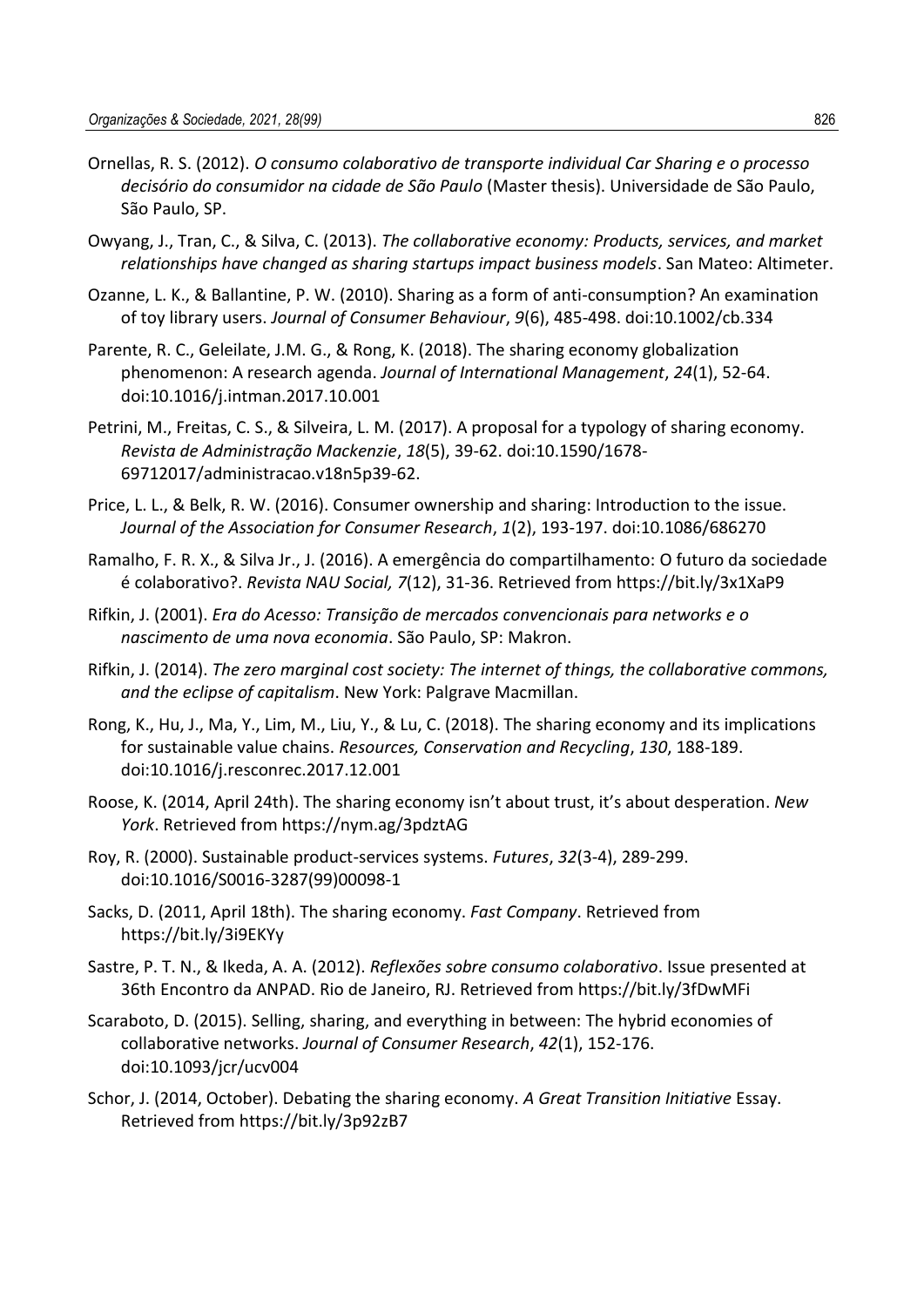- Schor, J., & Fitzmaurice, C. (2015). Collaborating and connecting: The emergence of the sharing economy. In L. A. Reisch, & J. Thøgersen (Eds.), *Handbook of research on sustainable consumption* (pp. 410-425). Cheltenham: Edward Elgar.
- Schor, J., Fitzmaurice, C., Carfagna, L., & Will-Attwood, C. (2014). *Paradoxes of opennes and distinction in the sharing economy*. Boston: Boston College.
- Schulist, K. (2012). *Collaborative consumption: A new form of consumption in a changing economy* (Thesis). Wilmington: University of North Carolina.
- Sennett, R. (2012). *Juntos: Os rituais, os prazeres e a política da cooperação*. Rio de Janeiro, RJ: Record.
- SPC Brasil. (2019, August 13th). Oito em cada dez brasileiros estão dispostos a adotar mais práticas de consumo colaborativo, revela estudo CNDL/SPC Brasil. Retrieved from https://bit.ly/3vKKYSB
- Sundararajan, A. (2013, January 3rd). From Zipcar to the sharing economy. *Harvard Business Review*. Retrieved from https://bit.ly/3i9e1Ln
- Tonkinwise, C. (2014, August 7th). *Design's (Dis)Orders: Transition design as postindustrial design* (draft). Retrieved from https://bit.ly/3pbJjD9
- Tukker, A. (2004). Eight types of product-service system: Eight ways to sustainability? Experiences from SusProNet. *Business Strategy and the Environment*, *13*(4), 246-260. doi:10.1002/bse.414
- Vaquero, A. C., & Calle, P. C. (2013). The collaborative consumption: A form of consumption adapted to modern times. *Revista de Estudios Económicos y Empresariales*, (25), 15-30. Retrieved from https://bit.ly/2TAwJBy
- Vasques, R. A. (2015). *Design, posse e uso compartilhado: Reflexões e práticas* (Doctoral dissertation). Universidade de São Paulo, São Paulo, SP.
- Vedana, S. N., & Brei, V. A. (2016). *Consumo colaborativo, acesso ou compartilhamento? Um ensaio teórico sobre a distinção entre conceitos e práticas*. Issue presented at the 9th Latin American Retail Conference: CLAV 2016, São Paulo, SP. Retrieved from https://bit.ly/3pbP3N6
- Visconti, L. M., Sherry Jr., J. F., Borghini, S., & Anderson, L. (2010). Street art, sweet art? Reclaiming the "public" in public place. *Journal of Consumer Research*, *37*(3), 511-529. doi:10.1086/652731
- Zervas, G., Proserpio, D., & Byers, J. W. (2017). The rise of the sharing economy: Estimating the impact of airbnb on the hotel industry. *Journal of Marketing Research*, *54*(5), 687-705. doi:10.1509/jmr.15.0204

## **Funding**

The authors acknowledge the financial support of Coordenação de Aperfeiçoamento de Pessoal de Nível Superior (CAPES).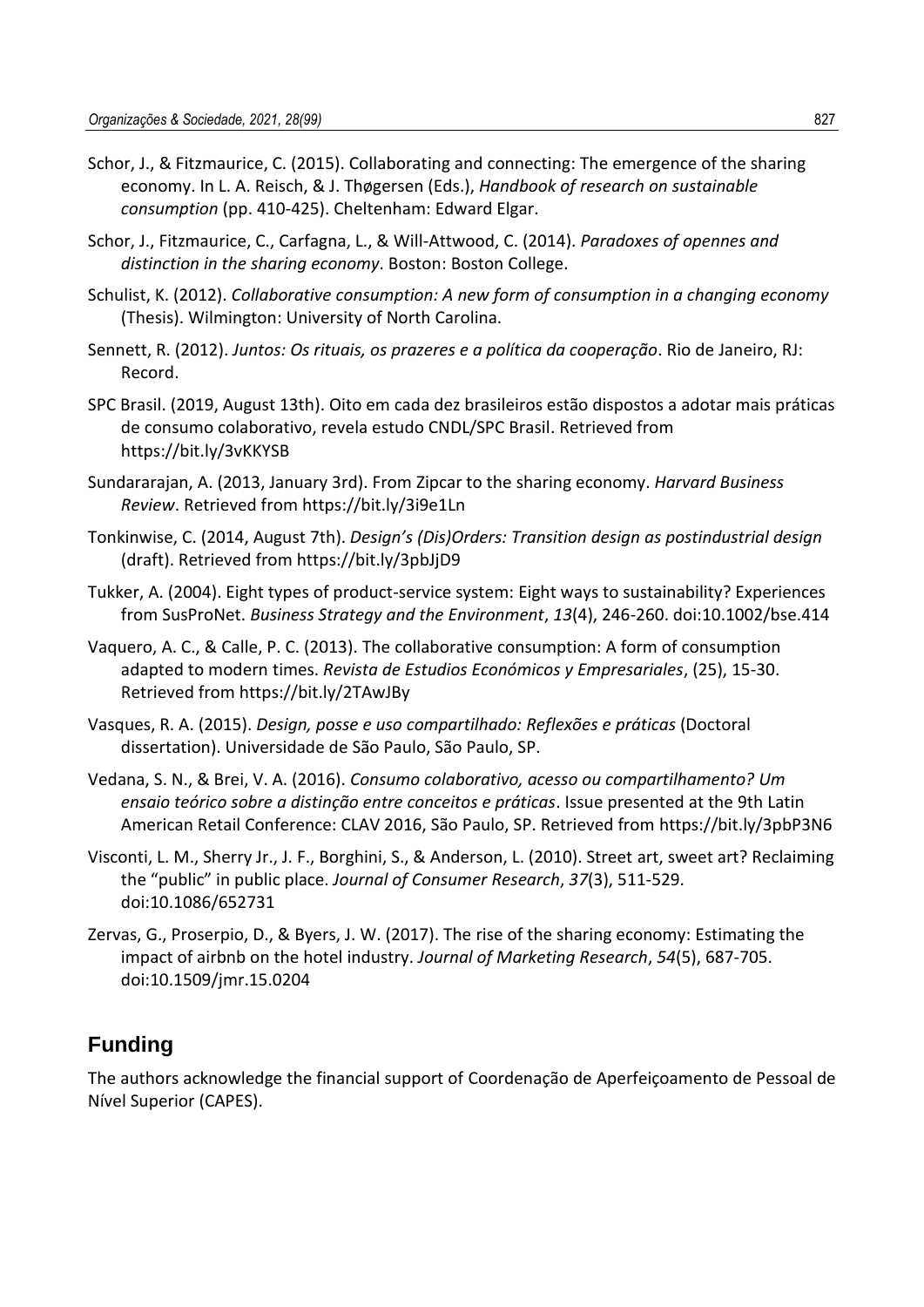# **Authorship**

## **Daniela Viegas da Costa-Nascimento**

Ph.D. in Management at Pontifical Catholic University of Minas Gerais. Professor at the University center UNA.

E-mail: dvcnascimento@gmail.com

ORCID: http://orcid.org/0000-0002-0260-2342

## **Armindo dos Santos de Sousa Teodósio**

Ph.D. in Management at Fundação Getúlio Vargas (FGV). Professor at the Postgraduate Program in Management of Pontifical Catholic University of Minas Gerais.

E-mail: armindo.teodosio@gmail.com

ORCID: http://orcid.org/0000-0002-7835-5851

## **Marcelo de Rezende Pinto**

Ph.D. in Management at Universidade Federal de Minas Gerais. Professor at the Postgraduate Program in Management at Pontifical Catholic University of Minas Gerais.

E-mail: marcrez@hotmail.com

```
ORCID: https://orcid.org/0000-0002-3251-2460
```
# **Conflict of interests**

The authors have stated that there is no conflict of interest.

# **Authors' contributions**

**First author:** conceptualization (lead), data curation (equal), formal analysis (lead), investigation (lead), methodology (lead), project administration (lead), resources (supporting), supervision (supporting), validation (equal), visualization (lead), writing-original draft (lead), writing-review & editing (lead).

**Second author:** conceptualization (supporting), data curation (equal), formal analysis (supporting), investigation (supporting), methodology (supporting), project administration (supporting), resources (supporting), supervision (lead), validation (equal), visualization (supporting), writingoriginal draft (supporting), writing-review & editing (supporting).

**Third author:** conceptualization (supporting), data curation (equal), formal analysis (supporting), investigation (supporting), methodology (supporting), project administration (supporting),